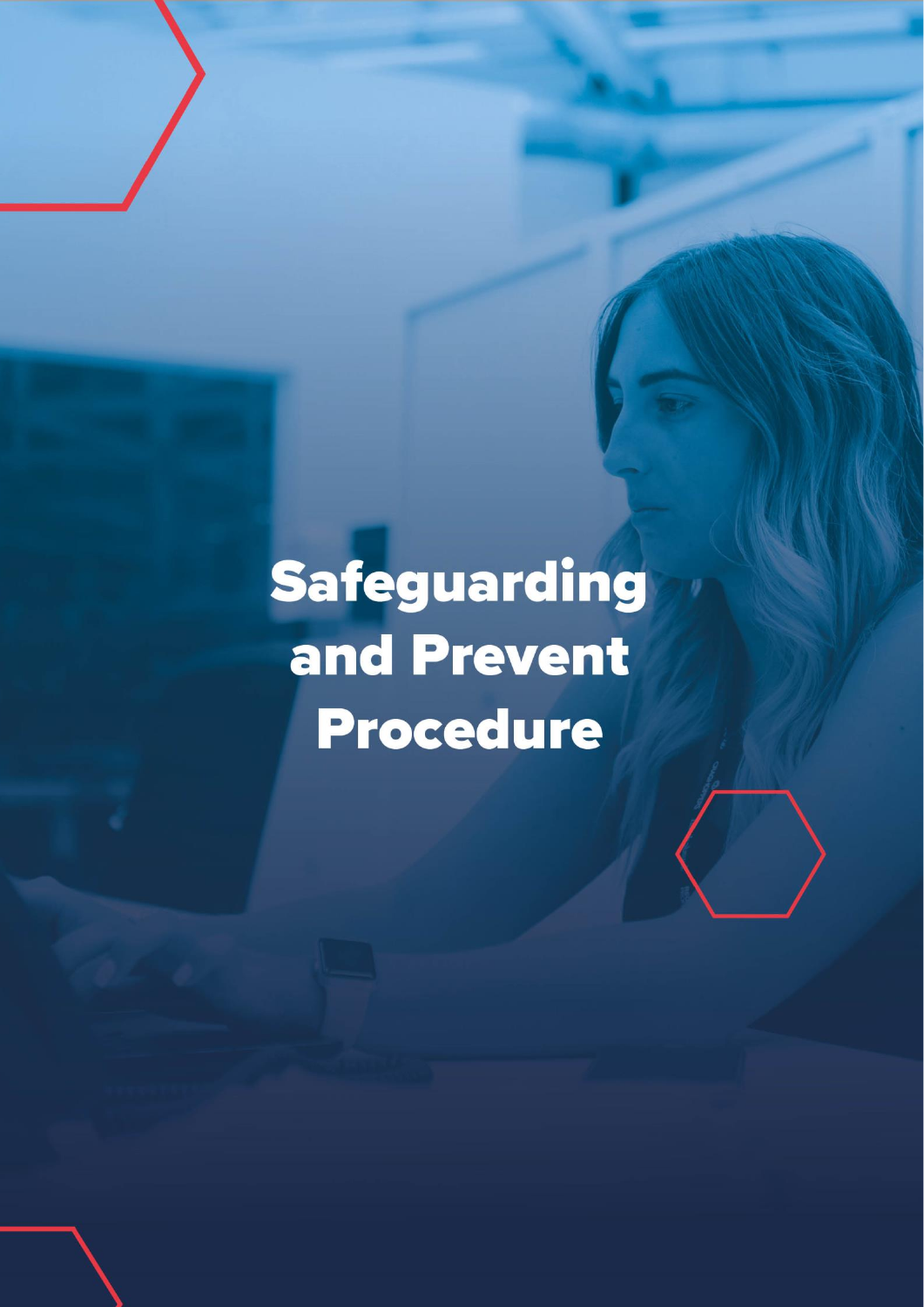# **Safeguarding and Prevent Procedures**

# 2021

# Contents

| <b>Version</b> | <b>Notes</b>                                        | Owner              |
|----------------|-----------------------------------------------------|--------------------|
| 1 (October 21) | Standalone Procedure created to accompany           | Safeguarding Panel |
|                | Safeguarding Policy.                                |                    |
| 2 (April 22)   | Removed reference to NCS as a standalone document   |                    |
|                | has been created and updated links to DSO lists and |                    |
|                | policy/procedure links.                             | Safeguarding Panel |
|                |                                                     |                    |
|                |                                                     |                    |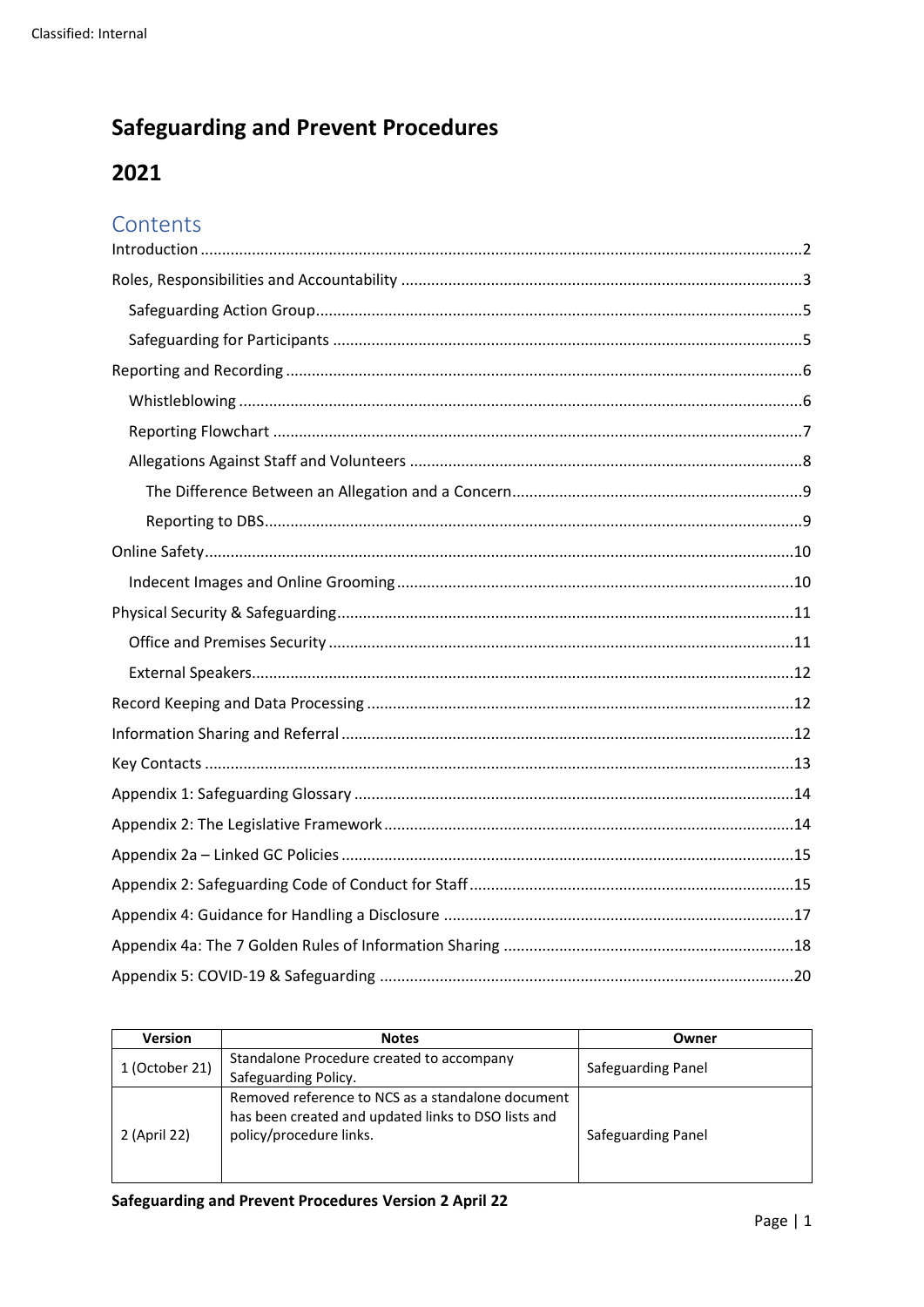## <span id="page-2-0"></span>Introduction

The GC approach to Safeguarding aligns with our organisational values and our practices are underpinned by these core principles:

- Make a positive difference: We're proud to make a positive difference to the businesses, communities, and individuals that we work with.
- Stronger together: We achieve more by working together.
- Empower people: We encourage ambition and challenge assumptions.
- Do the right thing: We always aim to do the right thing for the right reason.
- Build on success: We learn from our experiences to enable continual growth.

We will seek to keep our participants and staff safe by:

- valuing them, listening to and respecting them
- maintaining and supporting the Safeguarding Panel and Designated Safeguarding Officers
- promoting a culture of Safeguarding and Equality, Diversity and Inclusion by embedding British Values into the curriculum, IAG and wider services and preparing participants for life in modern Britain
- ensuring all staff receive appropriate training and update sessions
- recognising that certain participants (e.g. young people and adults at risk) may be at a greater risk of harm including radicalisation or being drawn into terrorism and taking steps to identify and support them
- implementing an effective e-safety policy and procedure and guidance
- using our procedures to share concerns and relevant information with agencies such as the Local Authority Designated Officer (LADO), the Police, local authority children's social care services or other relevant external agency, parents, families and carers appropriately with the involvement of the participant, via the reporting procedure
- contributing to pre-existing external plans that are in place that help reduce the risk of harm or actual harm and regularly review these with relevant agencies, as appropriate
- adopting a zero-tolerance approach to bullying, including cyber bullying and ensuring our procedure is effective in dealing with any bullying that does arise
- adopting a zero-tolerance approach to sexual violence and harassment, providing staff with the tools to address through bespoke training.
- ensuring that we have effective whistleblowing procedures in place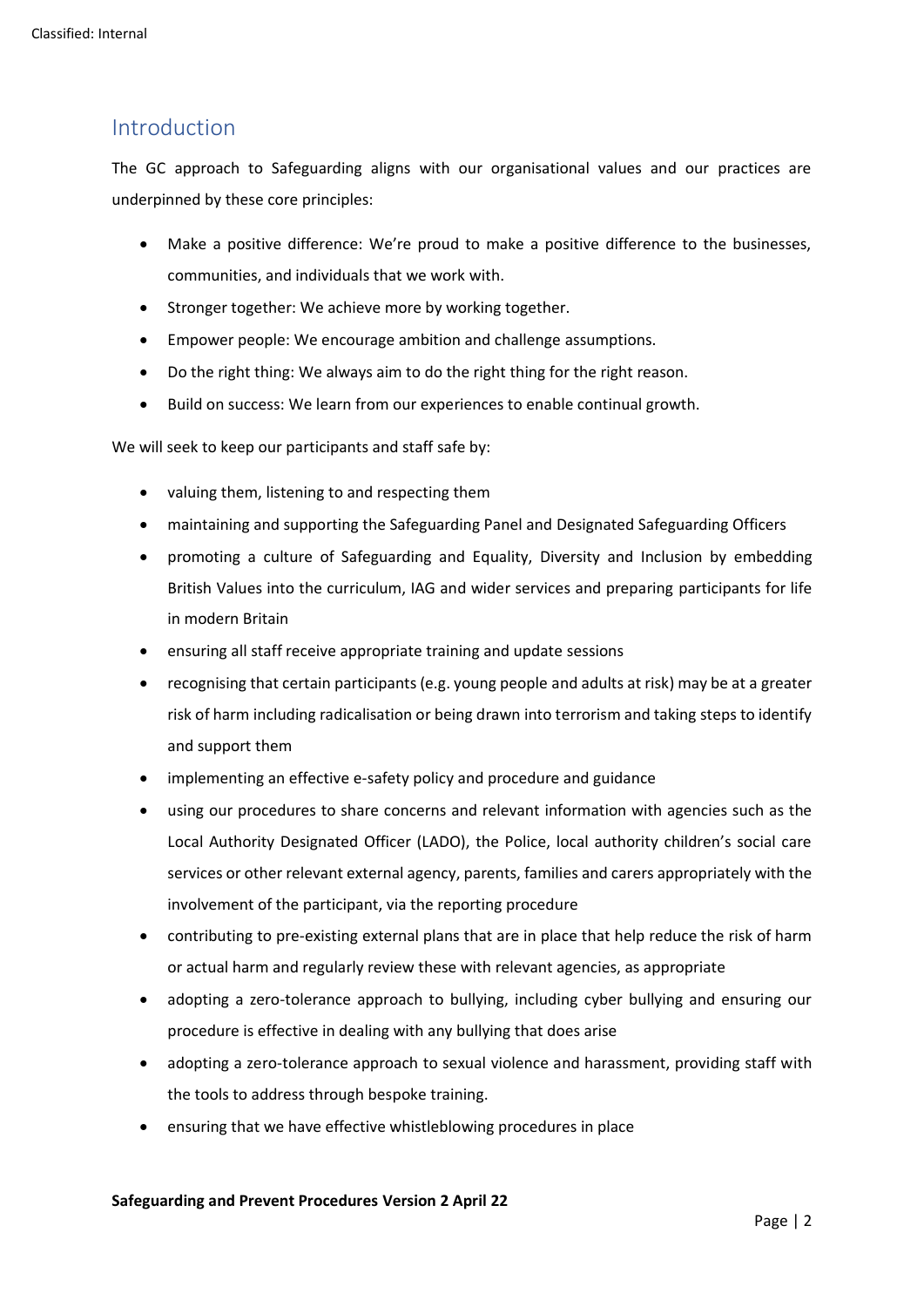- ensuring that we provide a safe physical environment for all, by applying health and safety measures in accordance with the law and regulatory guidance
- reviewing this policy and associated procedure at least annually to ensure compliance with legislation and safeguarding best practice

## <span id="page-3-0"></span>Roles, Responsibilities and Accountability

Safeguarding is the **responsibility of all staff** at The Growth Company (GC) and the subcontractors we work with.

The CEO of GC, the CG Board and Managing Directors and operational Senior Management Teams are committed to and responsible for ensuring the Safeguarding Policy and objectives are in line with current legislation and statutory guidelines, including our legal responsibility to fulfil the Prevent Duty Statement.

Safeguarding arrangements are overseen at the most senior level by the GC Group Board, Workforce Development Advisory Board (WFDAB), GC – Education and Skills Sub-Board and CEO of GC.

The Safeguarding Panel Group comprises of the Quality Director, Head(s) of Quality, the Health and Safety Manager and an HR representative; the Safeguarding Action Group includes the Designated Safeguarding Officers (DSOs).

Operational responsibility rests with the Quality Director for Education & Skills and who works closely with senior managers, sector/operational directors and the DSOs (see [here](https://manchestergrowthcouk.sharepoint.com/:w:/s/Group%20Shared/EdoYYEgJuTVAhXGknhNf6loB_J1LHcdDilDiZWLskMyJ0w?e=YZEN0r) for current list of DSOs in Education and Skills and [here](https://manchestergrowthcouk.sharepoint.com/:w:/r/sites/Group%20Shared/_layouts/15/Doc.aspx?sourcedoc=%7BDD08F83F-F015-43A5-BF73-D4CDDC883AE7%7D&file=Employment%20DSOs%20List.docx&action=default&mobileredirect=true) for the current list of DSOs in Employment).

The Safeguarding Panel oversee the day-to-day implementation of the policy and related procedures, staff training requirements and the monitoring of safeguarding reports for statistical purposes, monitoring and satisfactory closure of reported incidents.

Operational managers are responsible for ensuring that all their staff (including agency workers /associates and volunteers) and subcontractor partners are made aware of and comply with this policy and procedures. In addition, they are responsible for:

- capacity and confidence building of all their staff to identify and appropriately handle a wide range of safeguarding issues
- ensuring that appropriate action is agreed and taken to deal with safeguarding issues including reporting all incidents in line with GC safeguarding procedures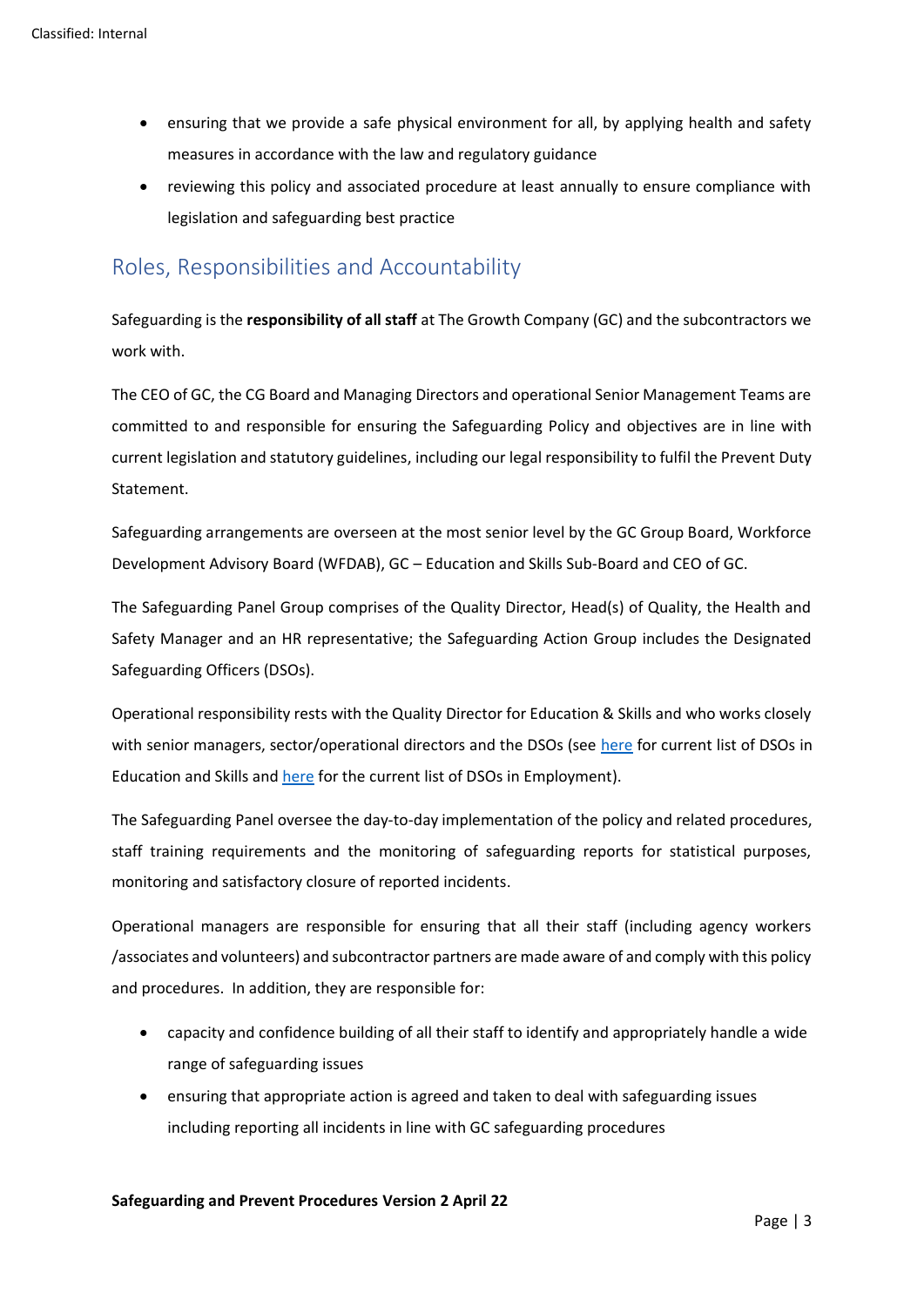- ensuring staff adhere to this Safeguarding Policy and take responsibility for being vigilant and acting quickly and appropriately in the event of any safeguarding concerns
- ensuring that all their staff undertake mandatory training
- promoting our culture of Safeguarding with staff and participants
- ensuring the embedding of safeguarding and British Values into the curriculum and/or service delivery
- ensuring employers who we work alongside, and any subcontractors are made aware of their safeguarding responsibilities

All staff and subcontractor staff:

- have a duty to act to ensure that the welfare of the GC participants is paramount
- have a responsibility to provide a safe environment to access our services
- have a responsibility to report any emerging concerns in line with the reporting procedure.
- should promote safeguarding
- must report any change in their personal circumstances (for example the committing of an offence) that may call into question their suitability to work with children and adults at risk.
- must undertake relevant Safeguarding and Prevent training
- report any participants who go are missing from programmes and fail to make contact, so that appropriate welfare checks can be made.

It is not the responsibility of GC staff, the board, volunteers, or subcontractors to determine whether abuse or harm has taken place; however, it is their responsibility to report any concerns, no matter how minor, regarding abuse or harm via the reporting procedure.

| <b>Name</b>            | <b>Title</b>                                                     |
|------------------------|------------------------------------------------------------------|
| Helen Stevenson-Miller | Quality and Curriculum Director (E&S) – DSL                      |
| Hannah Marchbank       | Learning Support Manager (E&S) - Deputy DSL                      |
| Julie Casanova         | Safeguarding Lead (Emp) - Deputy DSL                             |
| <b>Cheryl Collins</b>  | Director of Central Employment Support<br><b>Functions (Emp)</b> |
| Rosie Wright           | <b>Quality Manager (Emp)</b>                                     |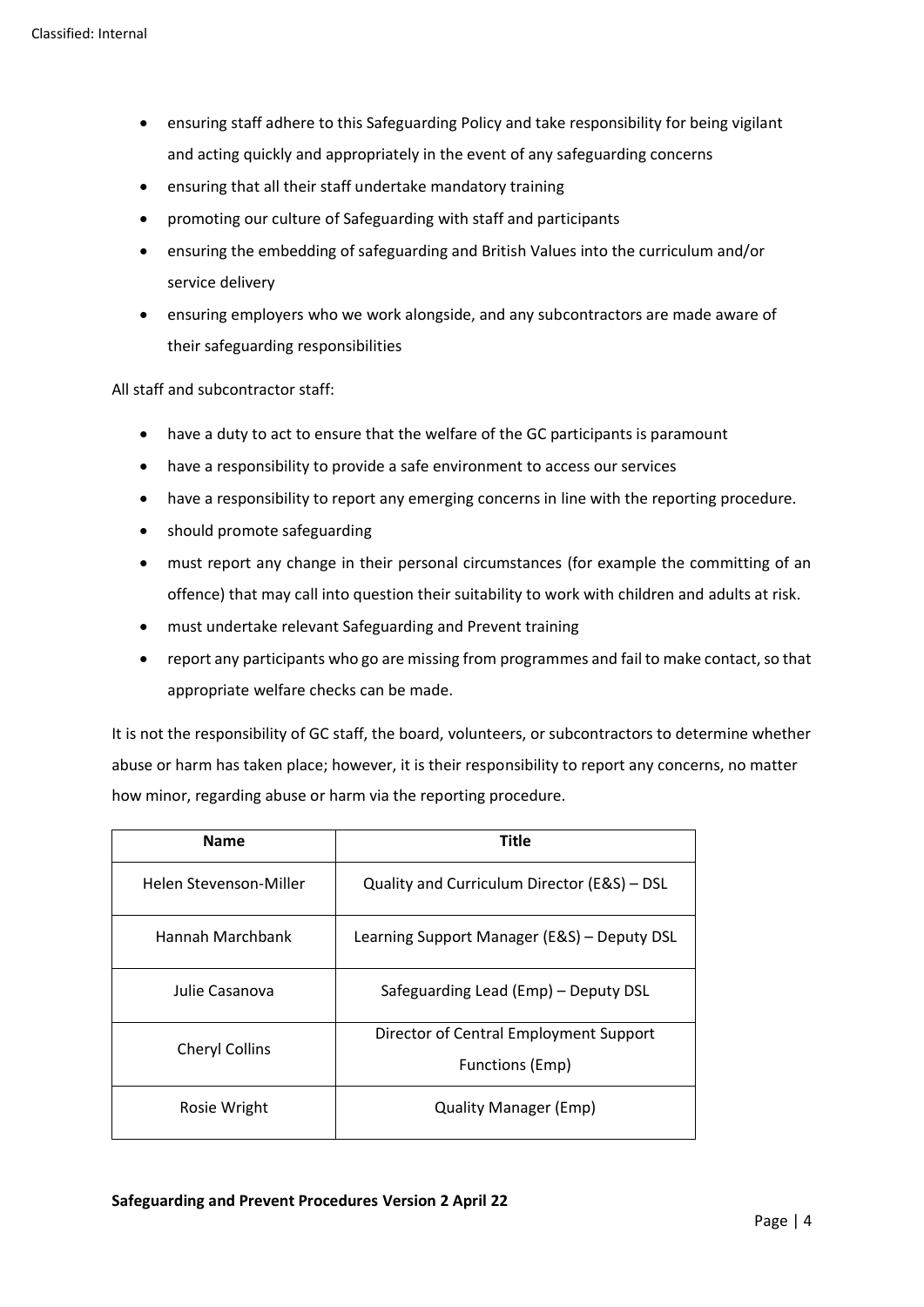This Policy will be reviewed on an annual basis by the Safeguarding Steering Panel to ensure that it reflects best practice and current legislation and guidance. We will consult more widely with external partners and stakeholders, as appropriate and report back to the GC Education & Skills Sub-Board.

The SMT will ensure that safeguarding is included in the HS10 risk assessment which is undertaken before participants are placed with an employer (for an apprenticeship or work placement) and that remedial actions logged and monitored. This is reviewed at performance monitoring meetings and any issues and action points recorded.

## <span id="page-5-0"></span>Safeguarding Action Group

The Safeguarding Action Group comprises the Safeguarding Panel and all designated safeguarding officers (DSOs) with representatives from supporting cross-GC services such as Health & Safety and HR. The Action Group meets at least quarterly via MS Teams to:

- review and monitor the effectiveness of safeguarding strategy, changes to legislation/guidance, policy, and procedures, discuss patterns and trends and reported incidents and outcomes
- promote, share, and support effective safeguarding practice
- discuss national policy and practice development, as well as feedback from relevant serious case reviews
- monitor and evaluate safeguarding training
- disseminate feedback from meetings to managers and teams as appropriate

In addition, monthly debrief sessions are in place for DSOs to discuss their cases actions and their own feelings and mechanisms for coping with and managing Safeguarding disclosures and incidents.

## <span id="page-5-1"></span>Safeguarding for Participants

All participants are provided with information about safeguarding during the induction to their services. This includes key contacts and what to do if they have a concern. The Safeguarding Panel and DSOs also carry out 'walk throughs' at our centres and offices where there is an opportunity to discuss safeguarding with participants, this is undertaken in Education & Skills via the 'Deep Dives.' Performance observations undertaken by management also record any safeguarding concerns.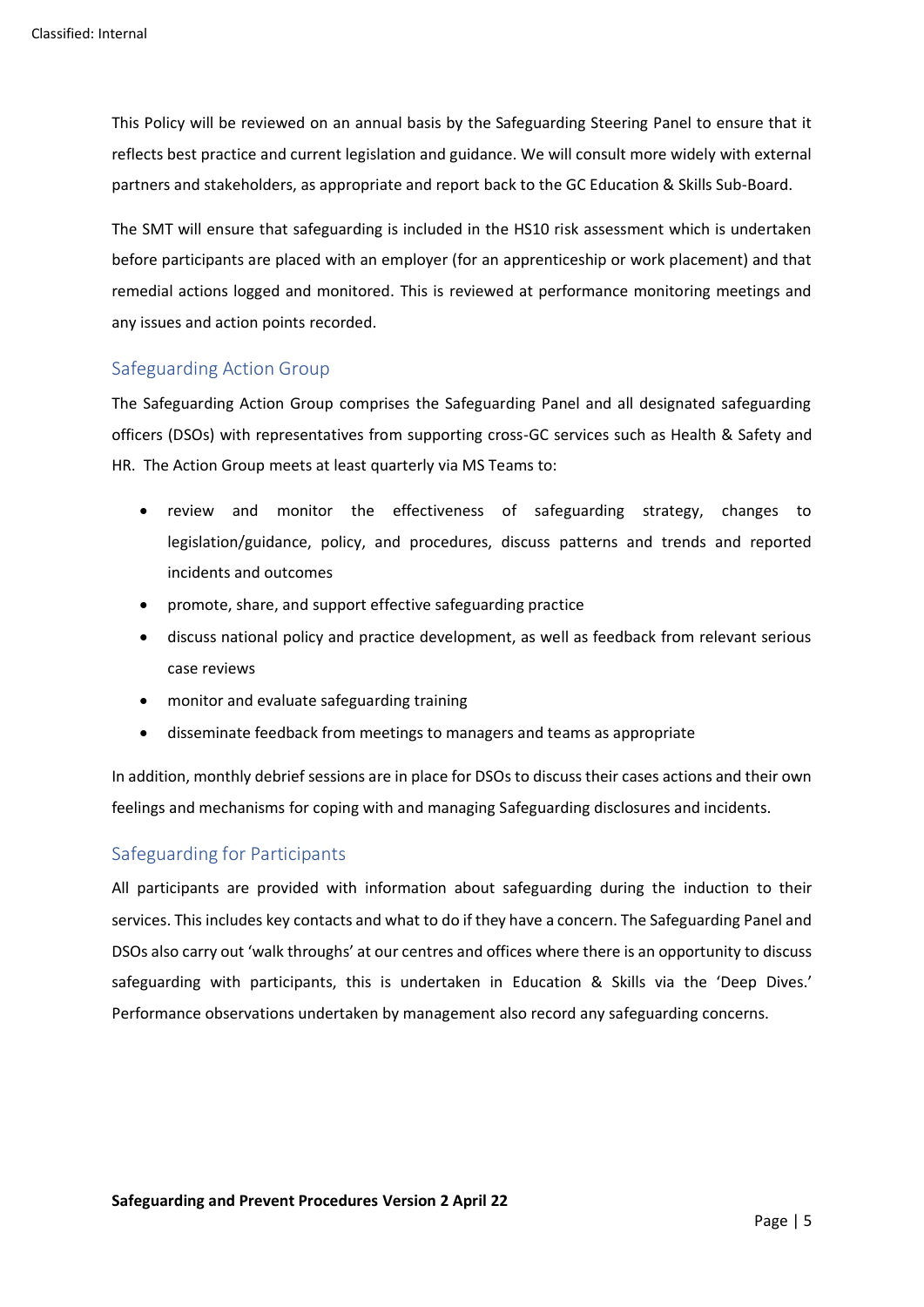# <span id="page-6-0"></span>Reporting and Recording

## <span id="page-6-1"></span>Whistleblowing

GC has a Whistleblowing Policy, which all employees must be aware of and follow. A designated Whistleblowing Officer deals with any concerns raised by a GC employee, subcontractor, participant or member of the public. Such investigations can include safeguarding concerns, health and safety risks, potential environmental problems, fraud, corruption, for example.

Concerns can be reported confidentially in a number of ways including:

- E-mail your concerns to [Whistleblowing@growthco.uk](mailto:Whistleblowing@growthco.uk)
- Report by telephone: Internal Audit on 07789961216
- Group CEO on 0161 245 4786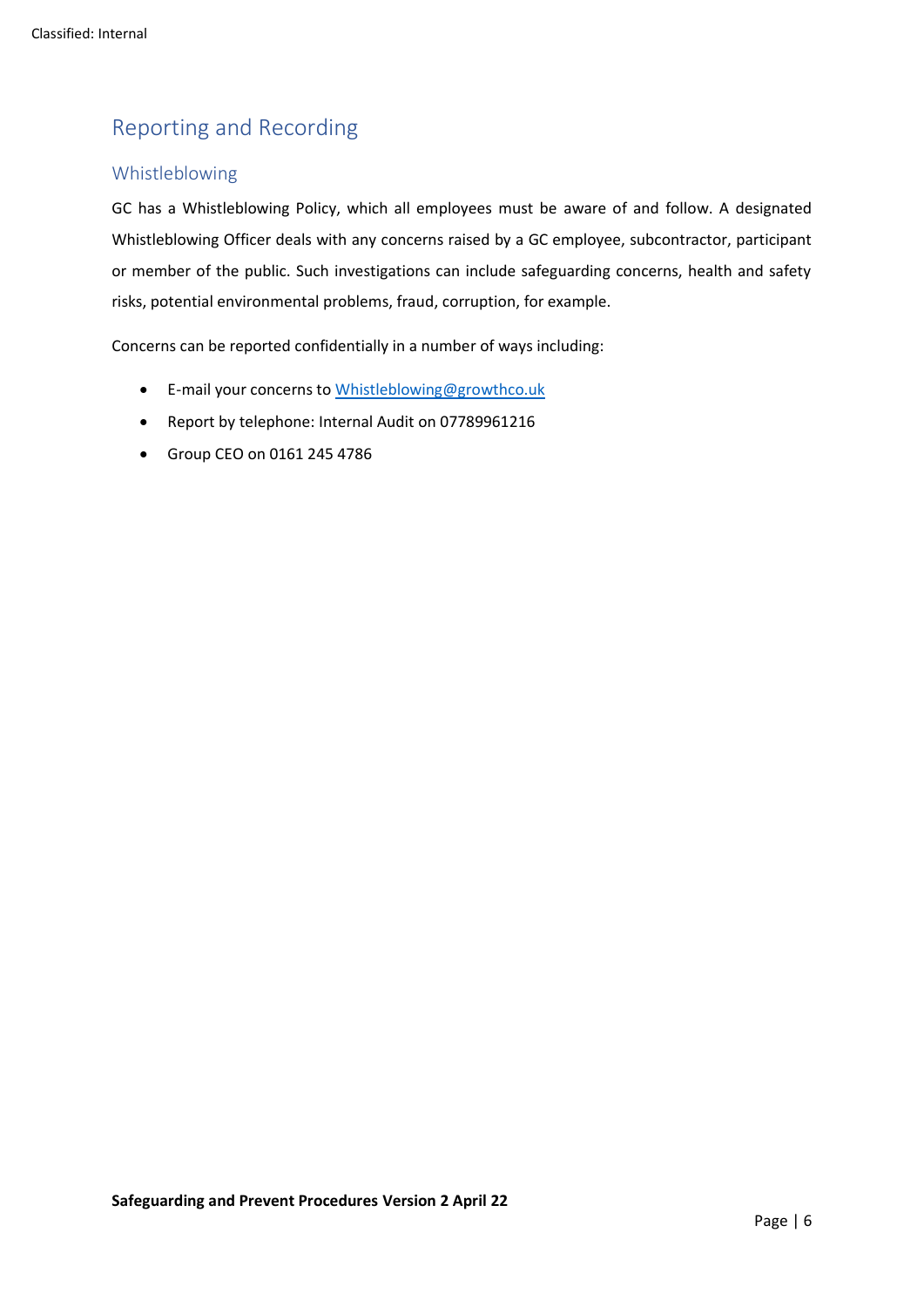## <span id="page-7-0"></span>Reporting Flowchart – target to action within 1 working day

Please note that this procedure DOES NOT apply for those working within the National Citizen Service (please see reporting flow chart below)



**The CURA system is the primary reporting mechanism for Safeguarding Concerns and Disclosures in GC. For information on how to use the CURA system please contact your DSO.**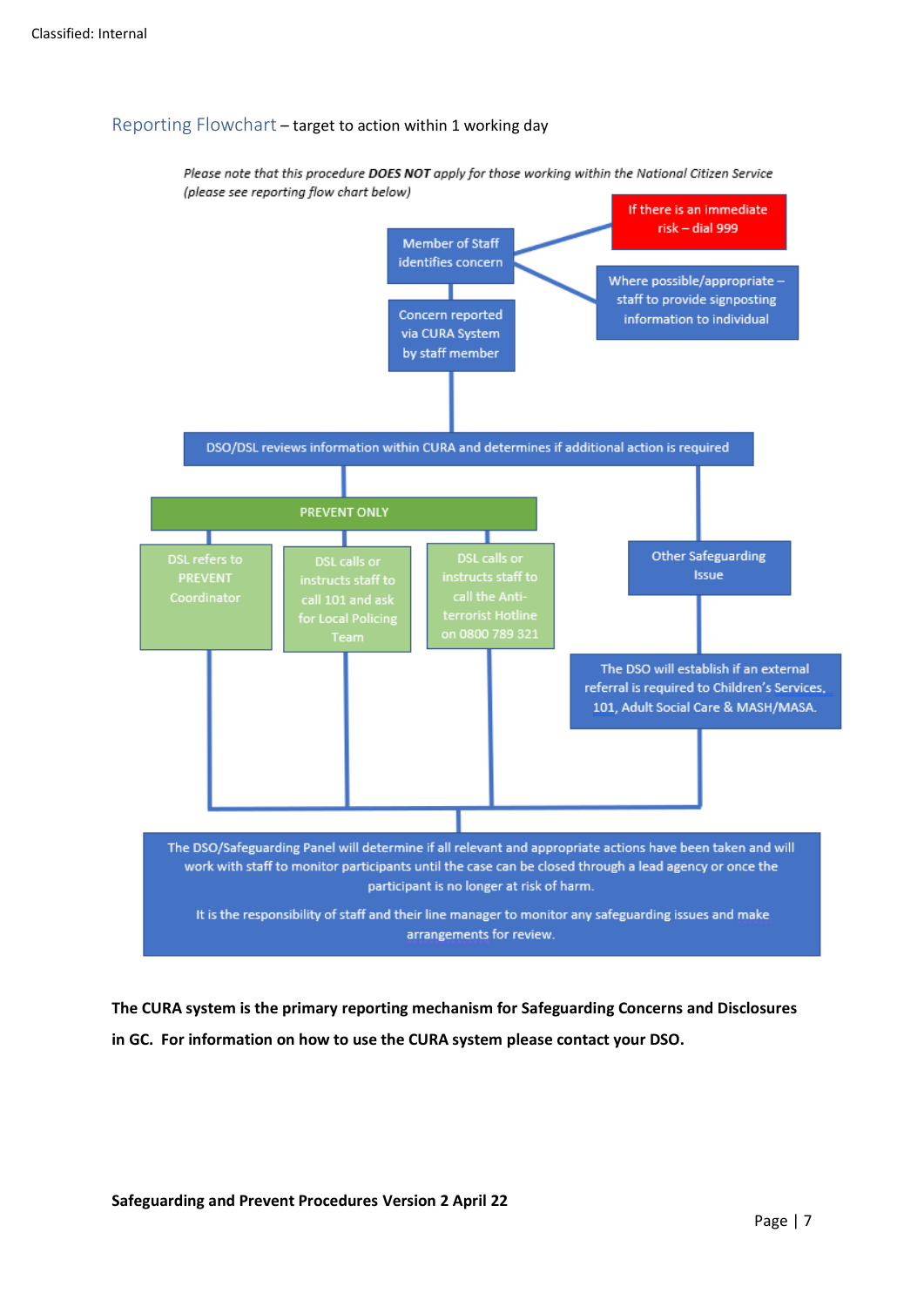## <span id="page-8-0"></span>Allegations Against Staff and Volunteers

Despite all efforts to recruit safely there will be occasions when allegations are made of abuse by staff or volunteers. It is the responsibility of the DSO to report allegations to the Safeguarding Panel who will liaise with, the Local Authority Designated Officer (LADO), as necessary and according to local safeguarding procedures. The LADO has the responsibility to manage and have oversight of allegations against people who work with children and adults at risk.

These procedures should be applied when there is an allegation that any person who works with children or adults at risk, in connection with their employment or voluntary activity, has:

- Behaved in a way that has harmed or may harm, or indicates they may pose a risk of harm to a child or adult at risk;
- Possibly committed a criminal offence against or related to a child or adult at risk;
- Allegations can be made in relation to physical and mental harm but can also relate to inappropriate relationships between members of staff and children or young people, for example:
	- $\circ$  Having a sexual relationship with a child under 18 if in a position of trust in respect of that child, even if consensual (see s16-19 Sexual Offences Act 2003);
	- $\circ$  'Grooming', i.e. meeting a child under 16 with intent to commit a relevant offence (see s15 Sexual Offences Act 2003);
	- o Other 'grooming' behaviour giving rise to concerns of a broader child protection nature e.g. inappropriate text / e-mail messages or images, gifts, socialising etc;
	- o Possession of indecent photographs / pseudo-photographs of children.

In addition, these procedures should be applied when there is an allegation that any person who works with children or adults at risk:

- Has behaved in a way in their personal life that raises safeguarding concerns. These concerns do not have to directly relate to a child but could, for example, include arrest for possession of a weapon;
- As a parent or carer, has become subject to child protection procedures;
- Is closely associated with someone in their personal lives (e.g. partner, member of the family or other household member) who may present a risk of harm to child/ren for whom the member of staff is responsible in their employment/volunteering.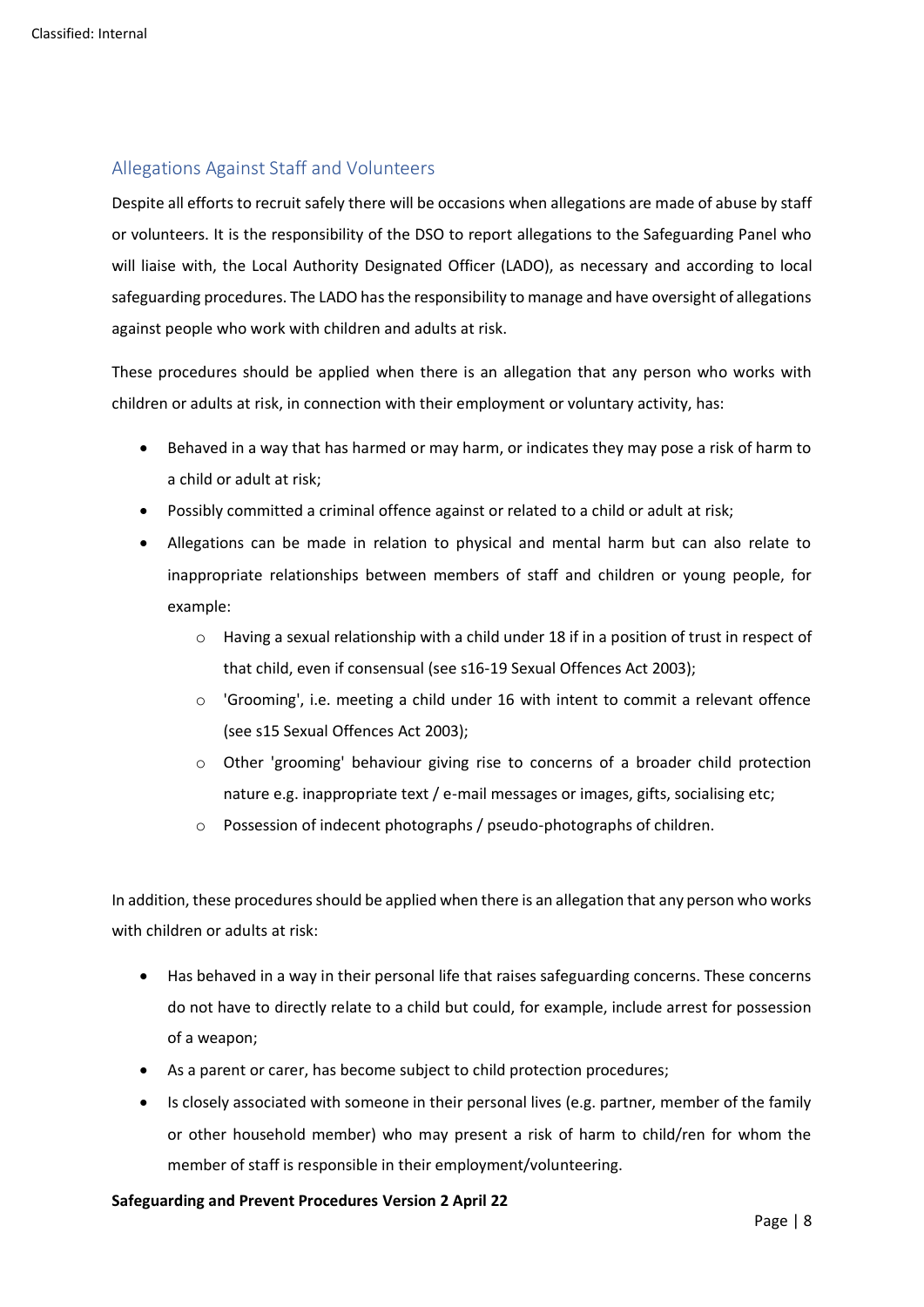The procedures for dealing with allegations need to be applied with common sense and judgement. Many cases may well either not meet the criteria set out above or may do so without warranting consideration of either a police investigation or enquiries by local authority children's social care services.

#### <span id="page-9-0"></span>The Difference Between an Allegation and a Concern

It might not be clear whether an incident constitutes an 'allegation'. In relation to an allegation the alleged incident has to be sufficiently serious as to suggest that **harm has or may have been caused** harm to a child/ren or adult at risk or that the **alleged behaviour indicates the individual may pose a risk** of harm (or otherwise meet the criteria above). Issues that do not meet this threshold may constitute conduct or disciplinary issues and should be addressed by the normal disciplinary method.

#### *Managing Allegations*

The Safeguarding Panel working with HR will report the allegation to the LADO.

The purpose of an initial discussion is for the employer and LADO to consider the nature, content and context of the allegation and agree a course of action. The LADO will ask the employer to provide or obtain relevant information, such as previous history, whether the child, individual or the family have made similar allegations and the individual's current contact with any children or adults at risk.

There could be a police investigation of a possible criminal offence. The employer should not ask the employee any questions that will interfere with any criminal investigation until it has been agreed by LADO and police. The employer will then need to consider disciplinary action (including suspension) in line with the Disciplinary Procedure.

#### <span id="page-9-1"></span>Reporting to DBS

As an employer of staff in a 'regulated activity' GC also has a responsibility to refer concerns to the DBS in accordance with the Safeguarding Vulnerable Groups Act 2006.

Only the HR Director can make a referral to the DBS for their consideration to be placed on the Barred List.

The person should be referred if they have:

- harmed or poses a risk of harm to a child or adult at risk;
- has satisfied the harm test; or
- has received a caution or conviction for a relevant offence and;
- the person they're referring is, has or might in future be working in regulated activity.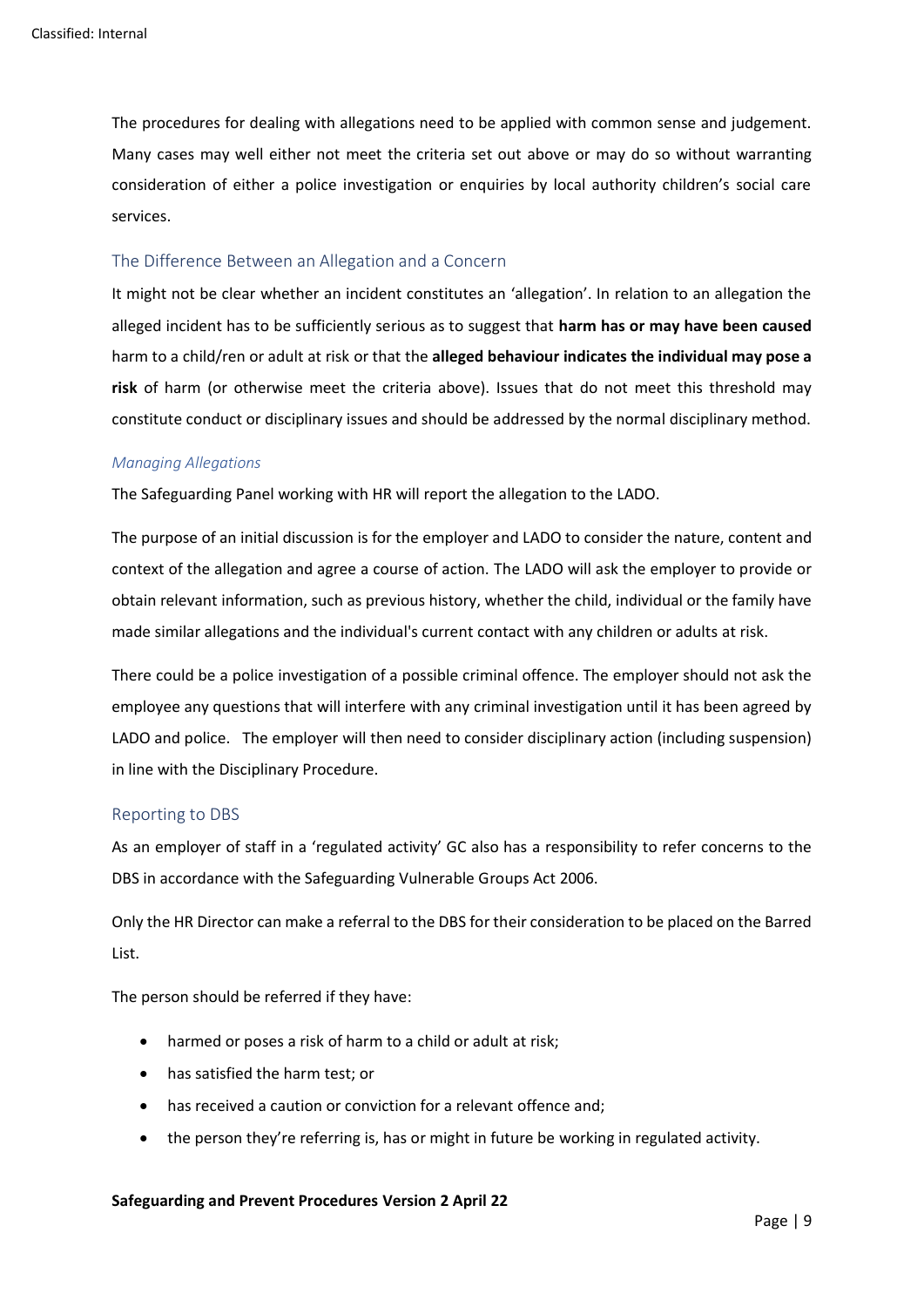# <span id="page-10-0"></span>Online Safety

Participants are provided with guidance for safe use of internet media and social media, dangers of grooming and cyber bullying via chat rooms, instant messaging, mobile phones or text messaging.

The [GC Social Media Policy](https://manchestergrowthcouk.sharepoint.com/:w:/r/sites/GSHPT/_layouts/15/Doc.aspx?sourcedoc=%7B7845F934-F935-402C-B6C6-50ECD41D6041%7D&file=GC%20Social%20Media%20Policy.docx&wdLOR=c00E6C759-CA6B-4375-BDE1-39EE2CA9084B&action=default&mobileredirect=true) and the [Code of Conduct](https://manchestergrowthcouk.sharepoint.com/:w:/r/sites/GSHPT/_layouts/15/Doc.aspx?sourcedoc=%7B1B51B725-F9BD-4FE2-98DE-55A6124162E4%7D&file=Code%20of%20Conduct.doc&action=default&mobileredirect=true) for staff outline expected usage of IT by staff.

Photographs of participants without their permission is forbidden and for participants under 16, the permission of parents or carers must be sought.

The GC Photographic Consent form also asks permission before any photographs or video recordings can be used for publicity or display purposes.

Access to the internet or email on computers within GC network are monitored. Internet filtering systems are in place to monitor and safeguard all from accessing inappropriate sites or material; this arrangement is regularly reviewed to maintain the integrity of the system. Any participant who has visited or viewed inappropriate material will fall within the scope of the code of conduct/disciplinary procedure.

## <span id="page-10-1"></span>Indecent Images and Online Grooming

## *What to do if a member of staff/volunteer is inadvertently exposed to indecent images of children or young people whilst using the internet*

- The URLs (web page addresses) which contain the suspect images should be reported to the Internet Watch Foundation via www.iwf.org.uk by the DSL. You must avoid sending copies of the images to the Internet Watch Foundation;
- Any copies that exist of the image, for example in emails, should be deleted.

#### *What to do if indecent images of children or young people are found on GC devices*

- This should be referred to the DSL immediately.
- The DSL will then:
	- Report the URLs (web page addresses) which contain the suspect images to the Internet Watch Foundation via www.iwf.org.uk. They will avoid sending copies of the images to the Internet Watch Foundation;
	- Inform the police and complete the Incident Q&A Form;
	- If any copies need to be stored at the request of the police, then they should be stored securely where no one else has access to them;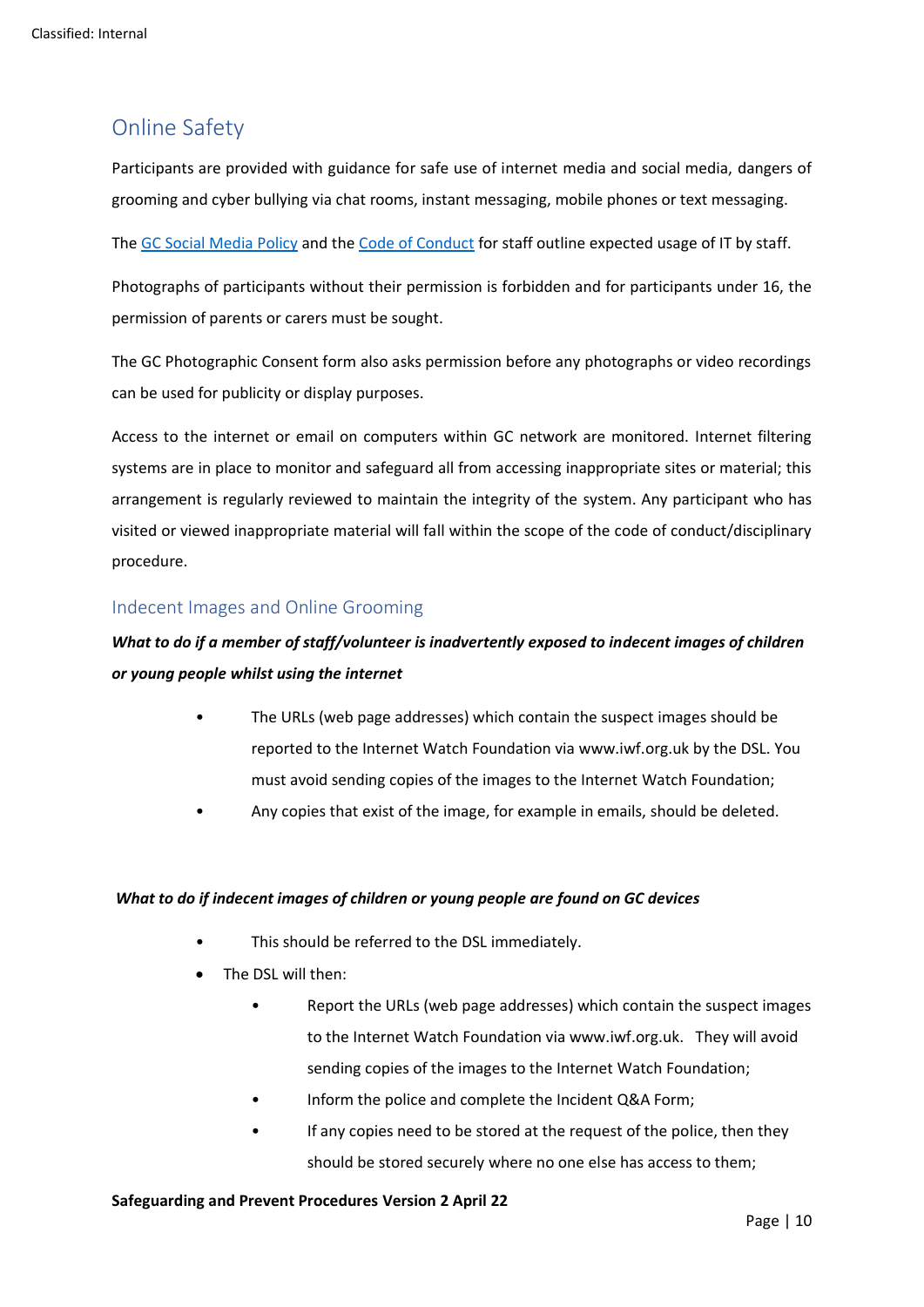• All other copies must be deleted.

## *What to do if a member of staff/volunteer is found in possession of indecent images of children or young people on their electronic device provided by GC:*

- This should be referred to the DSL immediately.
- They will be aware of their obligations under the Sexual Offences Act 2003 (England and Wales) and the associated Memorandum of Understanding.
- The DSL will then:
	- Contact the police regarding the images. If you are in doubt about whether the images are criminal, then discuss with the police the best way for them to receive copies to determine whether they are criminal or not;
	- Discuss with the police what to do about the device that the images are on;
	- Quarantine the device in question and discuss with the police about checking for any other images on that machine;
	- Follow the management of allegations procedures including an initial discussion with the police to consider temporary suspension of the member of staff/volunteer pending investigation.

## *What to do if a child/young person discloses that they are being groomed/abused by someone online*

- Follow the procedures as within this policy.
- The DSL should contact the police.
- Advice can be sought from, or if appropriate a report can also be made to, CEOP, the specialist police command dealing with inappropriate online behaviour.
- If the adult is a staff member or volunteer, then also follow the allegations procedures outlined in within this policy.

# <span id="page-11-0"></span>Physical Security & Safeguarding

## <span id="page-11-1"></span>Office and Premises Security

Visitors are asked to sign in and, where possible, show ID, and are given a visitor's badge confirming they have permission to be on site.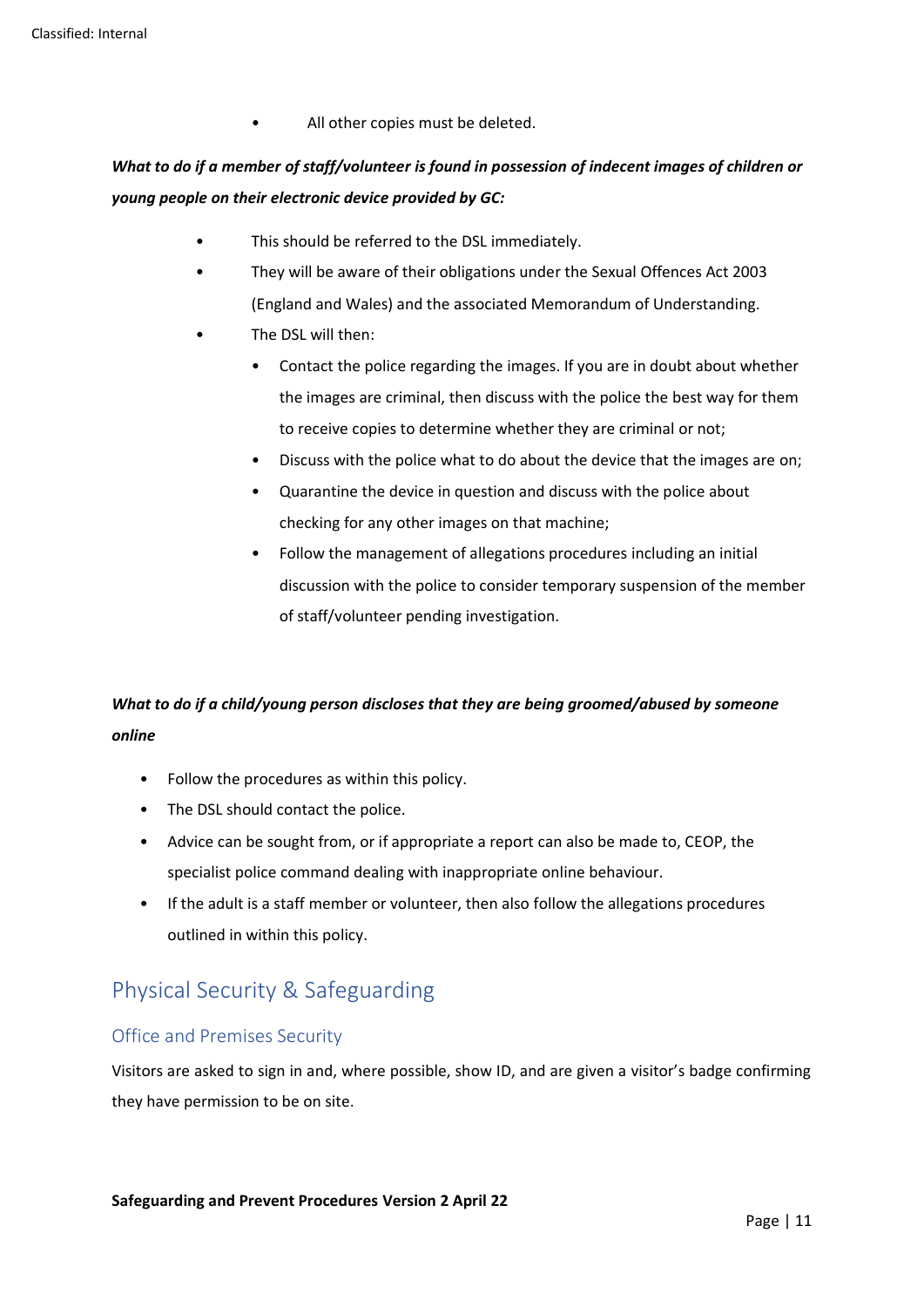## <span id="page-12-0"></span>External Speakers

Please refer to the policy on the [Company SharePoint](https://manchestergrowthcouk.sharepoint.com/:w:/r/sites/GSHPT/_layouts/15/Doc.aspx?sourcedoc=%7B5BFDF319-FDBD-4CBE-8832-482BA25FFC65%7D&file=External%20Speakers%20August%202020.docx&action=default&mobileredirect=true)

#### 7 Radicalisation & Extremism

The Prevent strategy is part of the Governments Counter Terrorism strategy (CONTEST) and it aims to deter people from being drawn into, promotion of or support of terrorism. Where a participant or a member of staff has been identified as being vulnerable or radicalised, GC will refer the individual to Prevent Co-ordinators via the Channel Programme for assessment and support. **This will only be referred by the Safeguarding Panel.**

## <span id="page-12-1"></span>Record Keeping and Data Processing

All records concerning a participant's welfare will be clear, use straightforward language, be concise, accurate in fact and stored confidentially and securely.

Any judgements, interventions or decisions made must be carefully recorded to facilitate further professional judgements to be made should be this be necessary.

Information recorded must be kept confidential by the Safeguarding Panel. GC will retain records of concern, even where there is no need to refer the matter to external agencies. The Safeguarding Panel will monitor reports of safeguarding to determine any trends or patterns and will update the relevant Board and Sub-boards.

Records which are recorded within the CURA system are retained for 10 years following the initial disclosure or concern, in case records are required for Special Case Reviews, the Police or other Agencies.

Data is processed in line with Data Protection and GDPR requirements:

The legal requirement for processing sensitive personal data (section 8) where consent is not expressly provided, is necessary for the safeguarding of children and of individuals at risk;

This condition is met in cases where consent is not appropriate because the individual is under 18 or at risk, but the processing is necessary for reasons of substantial public interest and is to protect them from harm or to protect their well-being.

## <span id="page-12-2"></span>Information Sharing and Referral

It is important to note that, when any suspicions or allegations of harm or abuse have been reported the information obtained may be shared with outside agencies to ensure the safety and welfare of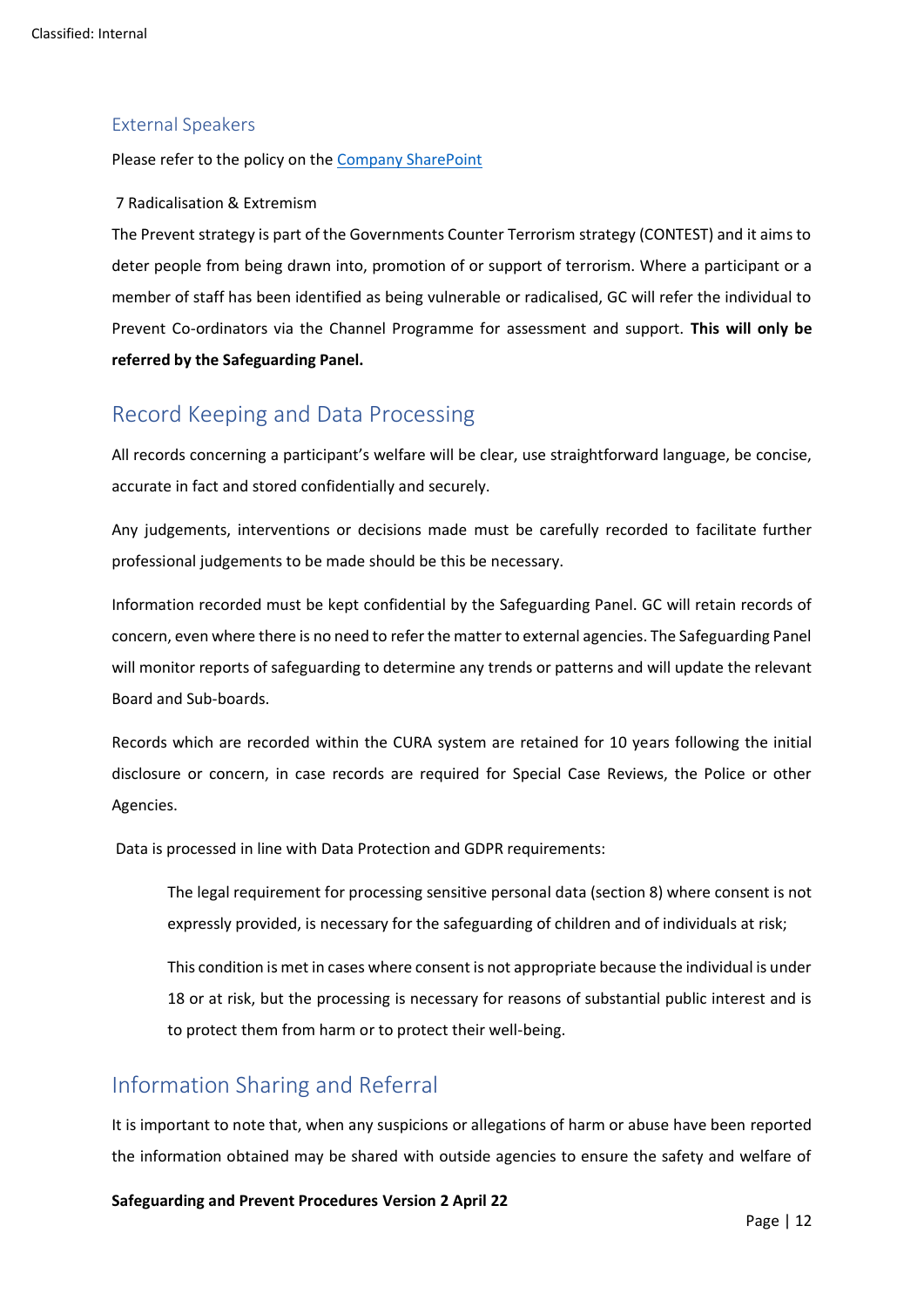the participant and also to provide the most appropriate care or services needed to protect the individual who may be at risk of harm or abuse.

GC must have due regard to the relevant data protection principles which allow them to share personal information. The GDPR and Data Protection Act 2018 does not prevent, or limit, the sharing of information for the purposes of keeping children and young people safe.

To effectively share information:

- All Designated Safeguarding Officers should be confident of the processing conditions which allow them to store and share the information that they need to carry out their safeguarding role. Information which is relevant to safeguarding will often be data which is considered special category personal data meaning it is sensitive and personal.
- Where there is a need to share special category personal data, they should be aware that the Data Protection Act 2018 includes safeguarding of children and individuals at risk as one of conditions that the sharing of information with others without consent
- Information can be shared legally without consent, if GC is unable to, or cannot be reasonably expected to gain consent from the individual, or if to gain consent could place an individual at risk
- Relevant personal information can also be shared lawfully if it is to keep an individual at risk safe from neglect or physical, emotional, or mental harm, or if it is protecting their physical, mental, or emotional well-being.

## <span id="page-13-0"></span>Key Contacts

We celebrate a positive working relationship with Nigel Lund, the NW Prevent coordinator who supplies us with updates, training and support to ensure we are updated with The Prevent Duty.

Your Local Authority children and adult safeguarding services, referrals to be made over the phone or via their online system.

Anti-Terrorist Hotline - 0800 789 321

[www.met.police.uk](http://www.met.police.uk/) (To complete a confidential on-line form)

Channel is the safeguarding process for children, young people and adults at risk of being drawn into terrorism or extremism leading to terrorism – referrals are made by the Multi-Agency Safeguarding Hubs/Panels.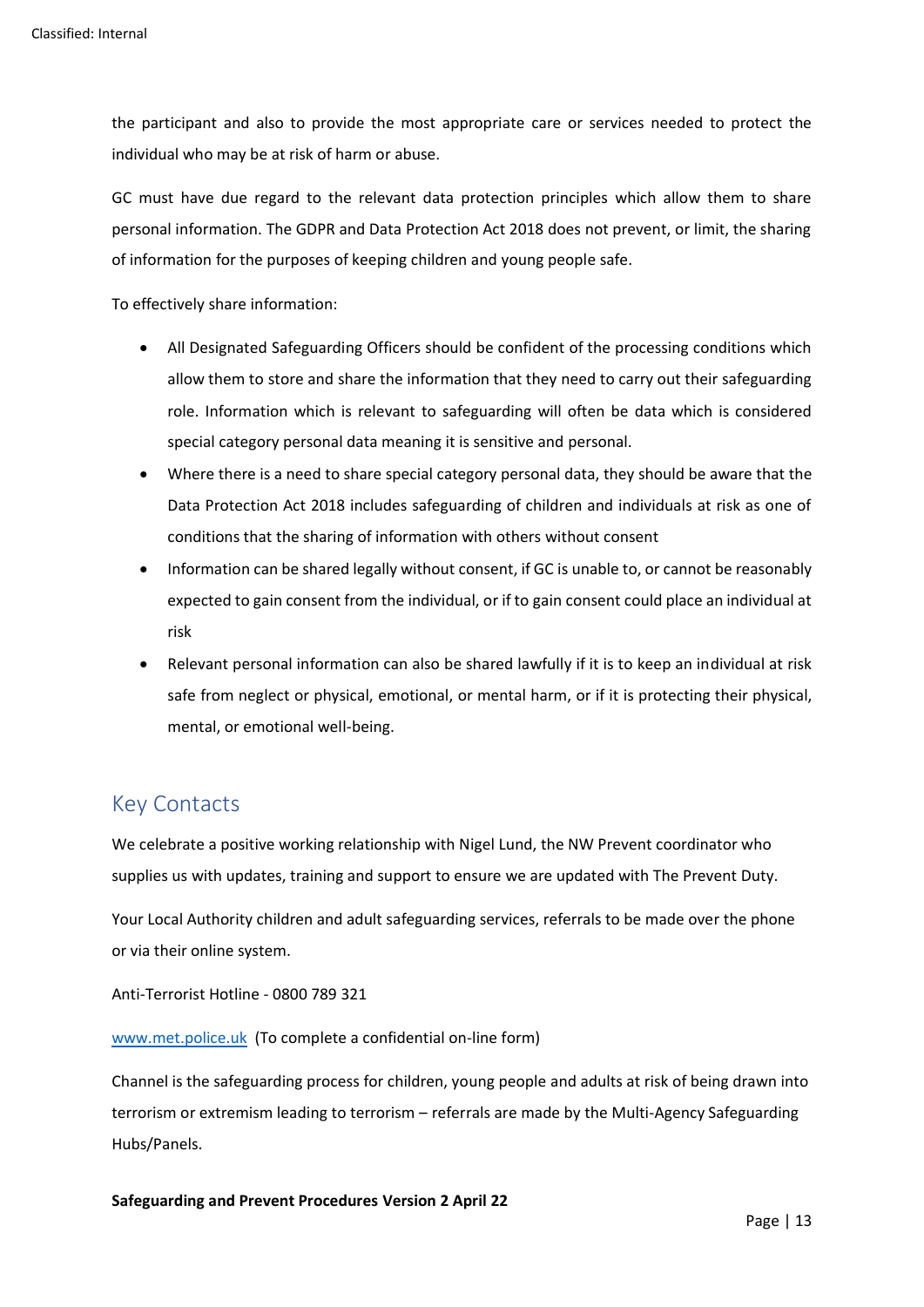# <span id="page-14-0"></span>Appendix 1: [Safeguarding Glossary](https://manchestergrowthcouk.sharepoint.com/:w:/s/SS/EYFzrU3PNTxCpQiot9JB4rsBFYzbuonmnKsMsTGHWxcPCg?e=eUOM20)

# <span id="page-14-1"></span>Appendix 2: The Legislative Framework

This policy has been drawn up on the basis of the law and guidance that seeks to protect young people and adults at risk namely (but not exhaustive):

• [Keeping Children Safe in Education \(](https://assets.publishing.service.gov.uk/government/uploads/system/uploads/attachment_data/file/1007260/Keeping_children_safe_in_education_2021.pdf)DfE, July 21) **from 1 st September 2021**

It's crucial **all staff** are familiar with the contents of Part 1 and, where appropriate, Annex A.

The guidance is clear that "all staff read at least Part one of this guidance". It's important to note that we do not just read the document, the guidance also stipulates that there is a requirement for leaders who "should ensure that mechanisms are in place to assist staff to understand and discharge their role and responsibilities as set out in Part one of this guidance."

- [The Children Act](https://www.legislation.gov.uk/ukpga/1989/41/contents) and ['Every Child Matters'](https://assets.publishing.service.gov.uk/government/uploads/system/uploads/attachment_data/file/272064/5860.pdf) (1989 and 2003)
- [UN Convention on the Rights of the Child](https://downloads.unicef.org.uk/wp-content/uploads/2010/05/UNCRC_united_nations_convention_on_the_rights_of_the_child.pdf?_ga=2.220499288.1504975767.1594628785-659700353.1594628785) (1989)
- [Safeguarding Vulnerable Groups Act](http://www.legislation.gov.uk/ukpga/2006/47/contents) (2006)
- [Working Together to Safeguard Children](https://assets.publishing.service.gov.uk/government/uploads/system/uploads/attachment_data/file/779401/Working_Together_to_Safeguard-Children.pdf)  statutory framework (July 2018)
- [Ofsted Further Education and Skills Handbook \(Sept 21\)](https://www.gov.uk/government/publications/further-education-and-skills-inspection-handbook-eif/further-education-and-skills-handbook-for-september-2021)
- [Inspecting safeguarding in early years, education and skills settings](https://assets.publishing.service.gov.uk/government/uploads/system/uploads/attachment_data/file/828763/Inspecting_safeguarding_in_early_years__education_and_skills.pdf) (Sept 2019)
- [Female Genital Mutilation Act](https://www.legislation.gov.uk/ukpga/2003/31/contents) (2003)
- [The Equality Act](https://www.legislation.gov.uk/ukpga/2010/15/contents) (2010)
- [Protection of Freedoms Act 2012](http://www.legislation.gov.uk/ukpga/2012/9/contents/enacted)
- [Data Protection Act](http://www.legislation.gov.uk/ukpga/2018/12/contents/enacted) (2018) (particularly Schedule 8)
- [Modern Slavery Act](http://www.legislation.gov.uk/ukpga/2015/30/contents) (2015)
- Section 115(4) of the Police Act (1997)
	- o *[The Police Act 1997 \(Enhanced Criminal Record Certificates\) \(Protection of](https://www.legislation.gov.uk/ukdsi/2002/0110393031#:~:text=Positions%20specified%20for%20the%20purposes%20of%20section%20115%284%29,course%20of%20his%20duties%20with%20a%20vulnerable%20adult.)  [Vulnerable Adults\) Regulations 2002](https://www.legislation.gov.uk/ukdsi/2002/0110393031#:~:text=Positions%20specified%20for%20the%20purposes%20of%20section%20115%284%29,course%20of%20his%20duties%20with%20a%20vulnerable%20adult.)*
- [The Sexual Offences Act](http://www.legislation.gov.uk/ukpga/2003/42/contents) (2003)
- [Safer Practice, Safer Learning](https://api.excellencegateway.org.uk/resource/import-pdf:4619) (DfE)
- [Care Act](http://www.legislation.gov.uk/ukpga/2014/23/contents/enacted) (2014)
- [No Secrets: Guidance on developing and implementing multi-agency policies and procedures](https://assets.publishing.service.gov.uk/government/uploads/system/uploads/attachment_data/file/194272/No_secrets__guidance_on_developing_and_implementing_multi-agency_policies_and_procedures_to_protect_vulnerable_adults_from_abuse.pdf)  [to protect vulnerable adults from abuse](https://assets.publishing.service.gov.uk/government/uploads/system/uploads/attachment_data/file/194272/No_secrets__guidance_on_developing_and_implementing_multi-agency_policies_and_procedures_to_protect_vulnerable_adults_from_abuse.pdf) (last updated 2015)
- [The Mental Capacity Act](https://www.legislation.gov.uk/ukpga/2005/9/contents) (2005) and [The Mental Capacity \(amendment\) Act](https://www.legislation.gov.uk/ukpga/2019/18/enacted/data.htm#:~:text=Mental%20Capacity%20%28Amendment%29%20Act%202019%202019%20CHAPTER%2018.,lacks%20capacity%20to%20consent%3B%20and%20for%20connected%20purposes.) (2019)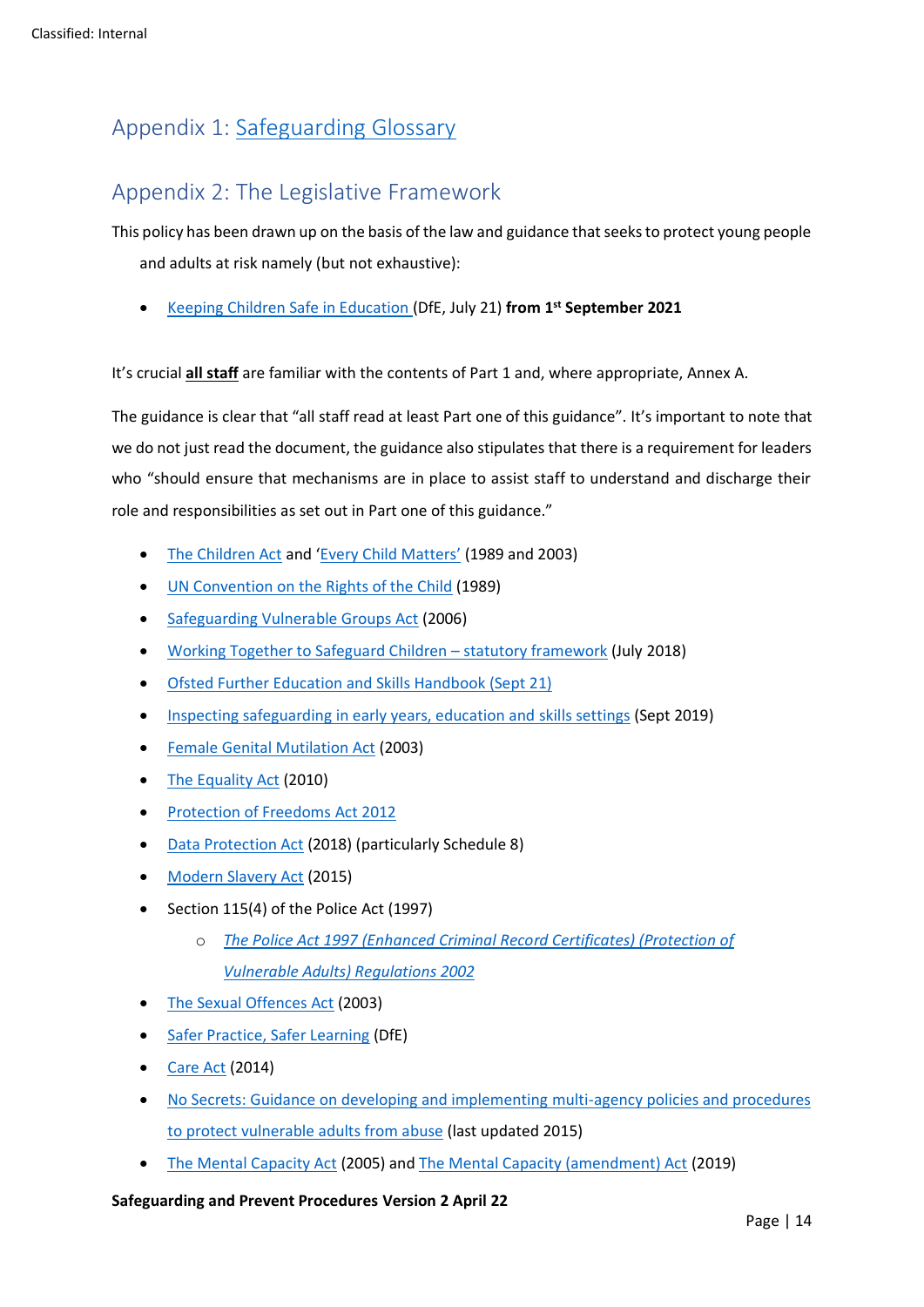- [Disclosure and Barring Service](https://www.gov.uk/government/organisations/disclosure-and-barring-service/about) (Gov.UK)
- [The Human Rights Act](https://www.legislation.gov.uk/ukpga/1998/42/contents) (1998)
- [The Counter Terrorism and Security Act](http://www.legislation.gov.uk/ukpga/2015/6/contents) 2015
- [Work Based Learners and the Prevent Statutory Duty](https://www.gov.uk/government/publications/work-based-learners-and-the-prevent-statutory-duty/guidance-for-providers-on-work-based-learners-and-the-prevent-statutory-duty) DfE 2018
- CONTEST [the United Kingdom's Strategy for Countering Terrorism](https://assets.publishing.service.gov.uk/government/uploads/system/uploads/attachment_data/file/716907/140618_CCS207_CCS0218929798-1_CONTEST_3.0_WEB.pdf) (June 2018)
- [The Prevent Duty Guidance for Further Education](https://www.gov.uk/government/publications/prevent-duty-guidance/prevent-duty-guidance-for-further-education-institutions-in-england-and-wales) (updated April 2019)
- [The Channel Duty Guidance](https://assets.publishing.service.gov.uk/government/uploads/system/uploads/attachment_data/file/964567/6.6271_HO_HMG_Channel_Duty_Guidance_v14_Web.pdf) (2015)
- [The Education and Training \(Welfare of children\) Act 2021](https://www.legislation.gov.uk/ukpga/2021/16)
- [OFSTED Review of Sexual Abuse in Schools and Colleges 2021](https://www.gov.uk/government/publications/review-of-sexual-abuse-in-schools-and-colleges)

## <span id="page-15-0"></span>Appendix 2a – Linked GC Policies

This policy should be read alongside associated GC policies and procedures:

- [GC \(HR\) Recruitment and Selection Procedure](https://manchestergrowthcouk.sharepoint.com/:w:/r/sites/GSHPT/CrossGroup/Policies%20and%20Procedures/Cross%20Group%20Functions/HR/Policies%20and%20Procedures/Recruitment%20and%20Selection%20Policy.docx?d=wf96a339cf9fc47098f51a4ce9f721009&csf=1&web=1&e=Mas1Bq)
- [GC Anti-Slavery and Human Trafficking Policy](https://manchestergrowthcouk.sharepoint.com/:w:/r/sites/GSHPT/_layouts/15/Doc.aspx?sourcedoc=%7B726971B4-A275-484D-B2F6-450C2E4EB5D4%7D&file=Anti%20Slavery%20and%20Human%20Trafficking%20Policy%20V1.docx&action=default&mobileredirect=true)
- [GC Modern Slavery Reporting Procedure](https://manchestergrowthcouk.sharepoint.com/:w:/r/sites/GSHPT/_layouts/15/Doc.aspx?sourcedoc=%7B3A7AB407-F9A3-4BFF-9E0B-0DE2475B0D6B%7D&file=Modern%20Slavery%20Reporting%20Procedure%20V.1.doc&action=default&mobileredirect=true)
- [GC Whistleblowing Policy](https://manchestergrowthcouk.sharepoint.com/:w:/r/sites/GSHPT/CrossGroup/Policies%20and%20Procedures/Cross%20Group%20Functions/Whistleblowing/Whistleblowing%20Policy.docx?d=wfc31132ad8d74aa6912e4a407fc1da0b&csf=1&web=1&e=qo8ejh)
- [GC Bullying and Harassment Policy](https://manchestergrowthcouk.sharepoint.com/:w:/r/sites/GSHPT/_layouts/15/Doc.aspx?sourcedoc=%7B08D02596-AA8A-4011-935B-B89E530449A6%7D&file=Bullying%20and%20Harassment.docx&action=default&mobileredirect=true&DefaultItemOpen=1)
- [GC Information Handling, Retention & Disposal Procedure](https://manchestergrowthcouk.sharepoint.com/:w:/r/sites/GSHPT/_layouts/15/Doc.aspx?sourcedoc=%7BE0B128AE-2E16-4ED1-968D-374F7EA90276%7D&file=GC%20Information%20Handling%2C%20Retention%20and%20Disposal%20Procedure.doc&action=default&mobileredirect=true)
- **GC Social Media Policy**
- [GC Group Health and Safety Policy](https://manchestergrowthcouk.sharepoint.com/sites/GSHPT/CrossGroup/Forms/AllItems.aspx?FolderCTID=0x012000D83B8C420B284C4DBE2276599192C3DF&id=%2Fsites%2FGSHPT%2FCrossGroup%2FHealth%20and%20Safety%2FH%20and%20S%20Policy%2FGroup%20H%20and%20S%20Policy%202021%2Epdf&parent=%2Fsites%2FGSHPT%2FCrossGroup%2FHealth%20and%20Safety%2FH%20and%20S%20Policy)
- [GC Physical Security Policy](https://manchestergrowthcouk.sharepoint.com/:w:/r/sites/GSHPT/_layouts/15/Doc.aspx?sourcedoc=%7BEBF9184F-33A4-43CC-9350-9A3101A71E71%7D&file=GC%20Physical%20Security%20Policy.docx&action=default&mobileredirect=true)
- [GC Equality and Diversity Policy](https://manchestergrowthcouk.sharepoint.com/:w:/r/sites/GSHPT/_layouts/15/Doc.aspx?sourcedoc=%7BCF6F4327-046C-4255-A325-FB15CE8E384A%7D&file=Equality%20and%20Diversity%20Policy.doc&action=default&mobileredirect=true)
- [GC Complaints Procedure](https://manchestergrowthcouk.sharepoint.com/:w:/r/sites/GSHPT/_layouts/15/Doc.aspx?sourcedoc=%7B4943661D-FD6C-4B70-8C28-B885B550DC10%7D&file=GC%20Internal%20Complaints%20and%20Concerns%20Procedure%20v7%20-%20Copy.docx&action=default&mobileredirect=true)
- [GC Subcontractor Process](https://manchestergrowthcouk.sharepoint.com/sites/Group%20Shared/Shared%20Documents/Safeguarding/Group%20Safeguarding/Policies/Subcontractors%20Safeguarding%20Reporting%20Procedure%202021%20.pdf)
- [Acceptable use of IT for](https://manchestergrowthcouk.sharepoint.com/:w:/r/sites/Group%20Shared/_layouts/15/Doc.aspx?sourcedoc=%7BACBB4B3F-510E-4E78-86A6-A077FC15B4B9%7D&file=Acceptable%20Use%20of%20IT%20for%20Participents%20-%20Dec%202021%20v4.doc&action=default&mobileredirect=true) Participants

# <span id="page-15-1"></span>Appendix 2: Safeguarding Code of Conduct for Staff

The GC Code of Conduct for staff, set out as examples of safe working practice when working with all participants. The GC Learner Code of Conduct (Education & Skills) sets out disciplinary procedures and sanctions for unacceptable behaviours. Expected participant behaviours posters are displayed in all centres and, as good practice, staff are encouraged to provide Ground Rules in sessions.

## **Guidelines**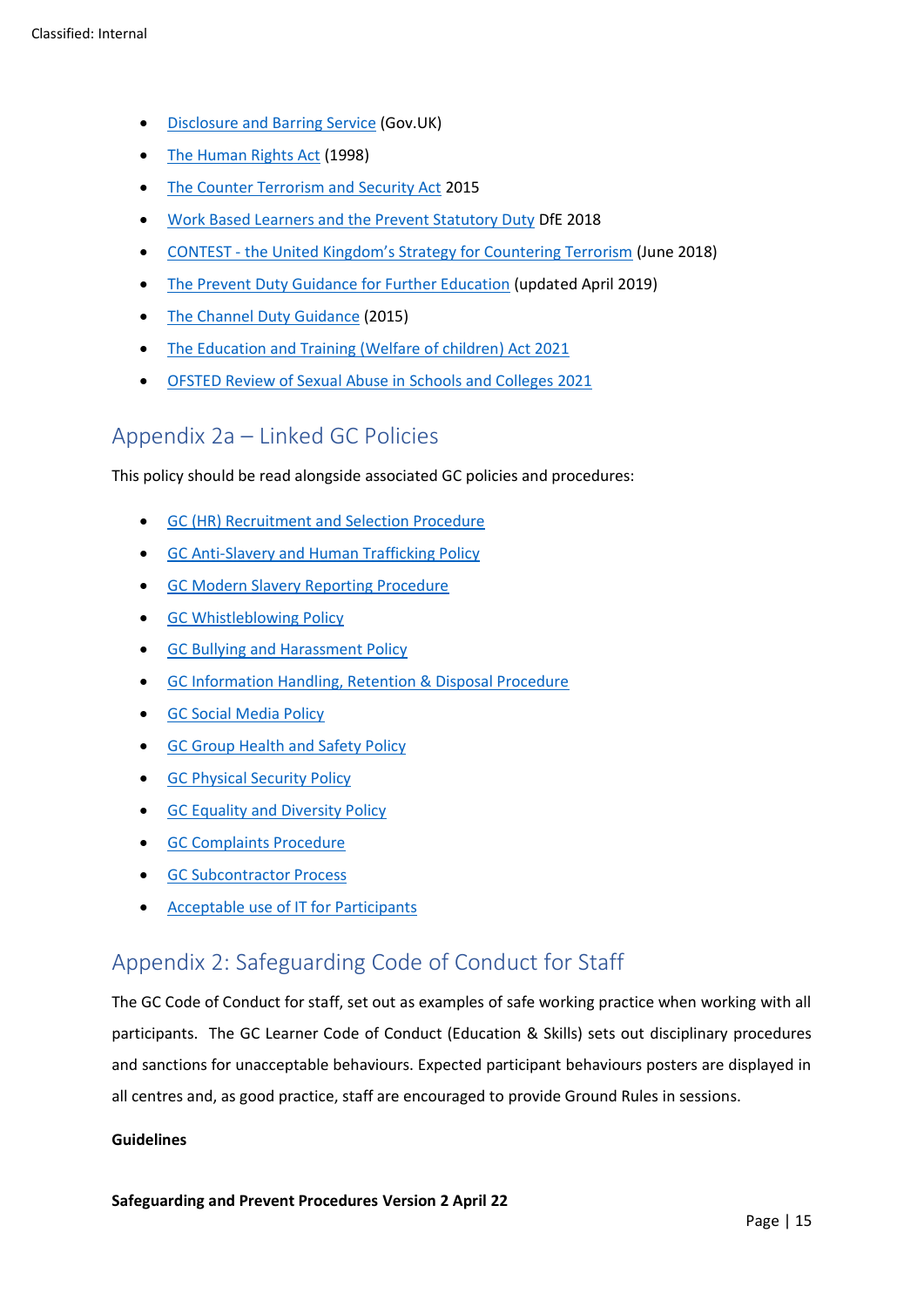Staff should avoid the following situations:

- Sharing personal information and/or providing participants with their own personal contact details.
- Discussing personal details of self or other staff or participants be aware of being overheard.
- Correspondence being shared of a personal nature via any medium.
- Adopting an on-going support or welfare role, beyond the scope of your job role.
- Photographing, audio recording or filming participants via any medium without clear prior agreed purpose and obtaining or checking consent received.
- Spending time alone with participants, away from others. Meetings with individual participants should, wherever practicable, take place within sight of others. If privacy is needed, then either the door should remain slightly ajar or a room with a glass door or window should be used or inform a member of staff of the meeting.
- Making unnecessary unwarranted physical contact with participants. There may be occasions when physical contact is unavoidable, e.g. medical emergency.
- Offering or providing transport in a private vehicle, however short the journey. Where this is unavoidable (emergency), it should be with the full knowledge and consent of the parents (or guardians/carer), if possible, for those participants aged under 18. A senior member of staff should be made aware of the journey and reason including time and location; in the absence of a senior manager, a member of the Safeguarding team. Wherever possible, another member of staff should accompany the car journey.
- Arranging to meet a participant outside of the GC environment or events.
- Showing favouritism to any one participant, nor should they issue or threaten any form of physical punishment.
- Frequent use of terms such as buddy, mate, pal, friend as these may give confusing messages to participants; terms of endearment can also be easily misunderstood.
- Giving or loaning personal money or gifts to participants.
- Leaving themselves open to charges of professional misconduct or put themselves at risk of allegations of abuse; never rely on your own name and reputation to protect you from allegations.

## **Staff are asked to:**

- Wear their ID Badge at all times whilst in centre or on company business.
- Be aware of their own and other people's vulnerability, maintaining professional.
- Familiarise themselves with the Safeguarding procedures for reporting concerns or incidents
- Challenge anti-discriminatory language/jokes.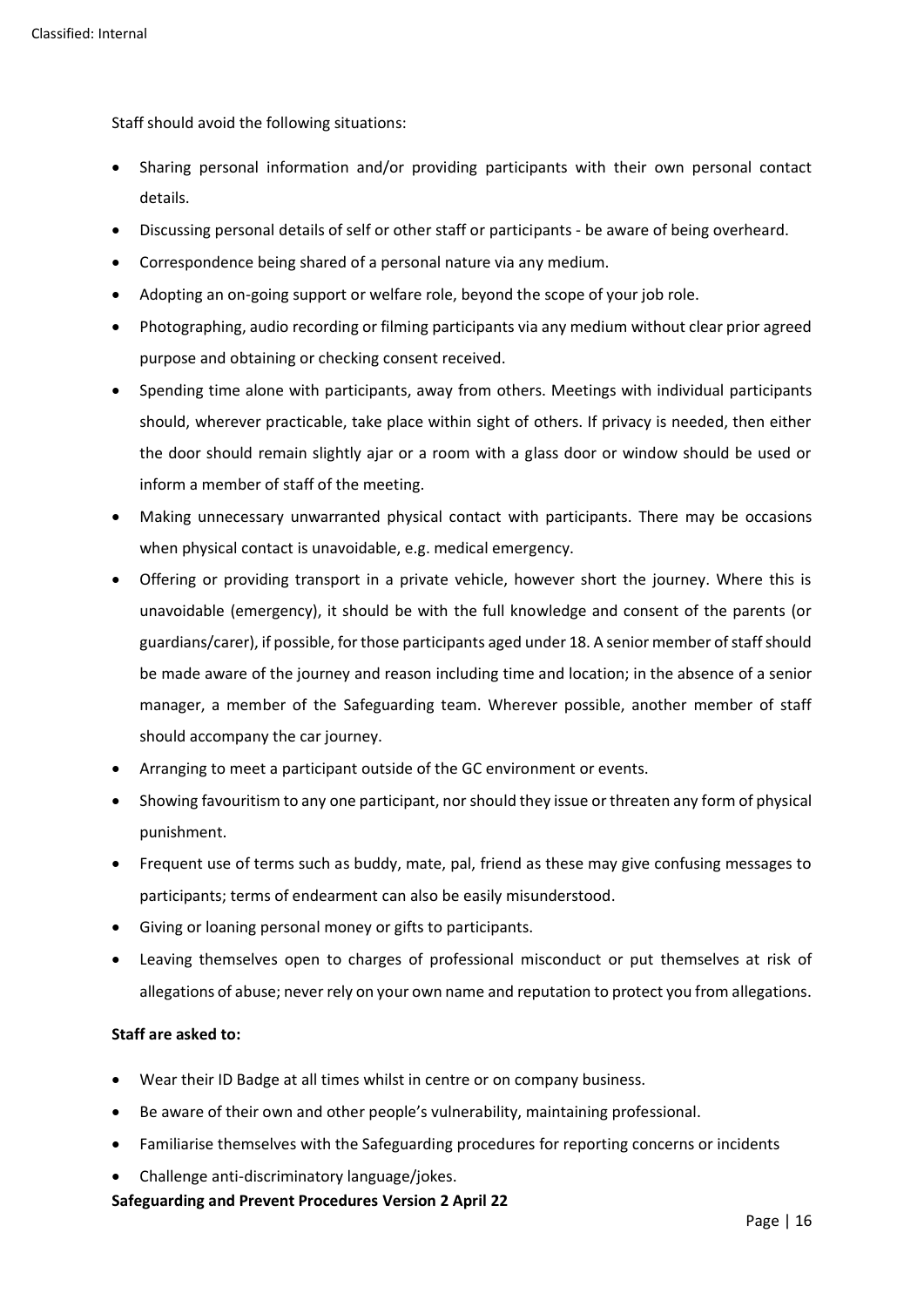- Make managers and a member of the Safeguarding team aware, should they find themselves the subject of inappropriate affection or attention from a participant.
- Comply with all GC policies and practices including Equality and Diversity, Data Protection and Whistleblowing.

# <span id="page-17-0"></span>Appendix 4: Guidance for Handling a Disclosure

It takes a lot of courage for an individual to disclose a serious concern such as abuse or harm.

If a participant talks to you about any risks to their safety or wellbeing, you will need to sensitively explain that you may have to share the disclosure and information with the Safeguarding Panel and DSO. GC will, where possible, try to respect the wishes of the individual; however, information may need to be shared with external agencies where it is judged that a person is at risk of suffering significant harm.

If you are approached by a participant wanting to talk, you should listen positively and be supportive:

- Take the disclosure seriously and never dismiss any allegation of abuse.
- Provide a quiet and supportive environment to help the individual feel at ease.
- Allow the individual to speak freely (do not interview).
- Remain calm and don't overreact they may stop talking if they feel they are upsetting their listener.
- Give reassuring nods or verbal acknowledgement.
- Never stop an individual who is freely recalling significant events, but don't push them to tell you more than they wish.
- Do not jump to conclusions.
- Don't be afraid of silence and allow space and time for the individual to disclose.
- Do not prompt the individual in any way or ask any leading questions as this may prejudice the outcome should any allegations go before a court.
- Clarify or repeat back what you think you have heard, if needed, but do not lead the discussion in anyway.
- Use questions such as "Tell me…? Is there anything else?"
- At an appropriate time, tell the individual that in order to help them, you will need to pass the information on (strictly need to know basis); never promise confidentiality.
- Do not automatically offer any physical touch as comfort it may be anything but comforting to someone who has been abused.

**Safeguarding and Prevent Procedures Version 2 April 22** Remember professional boundaries.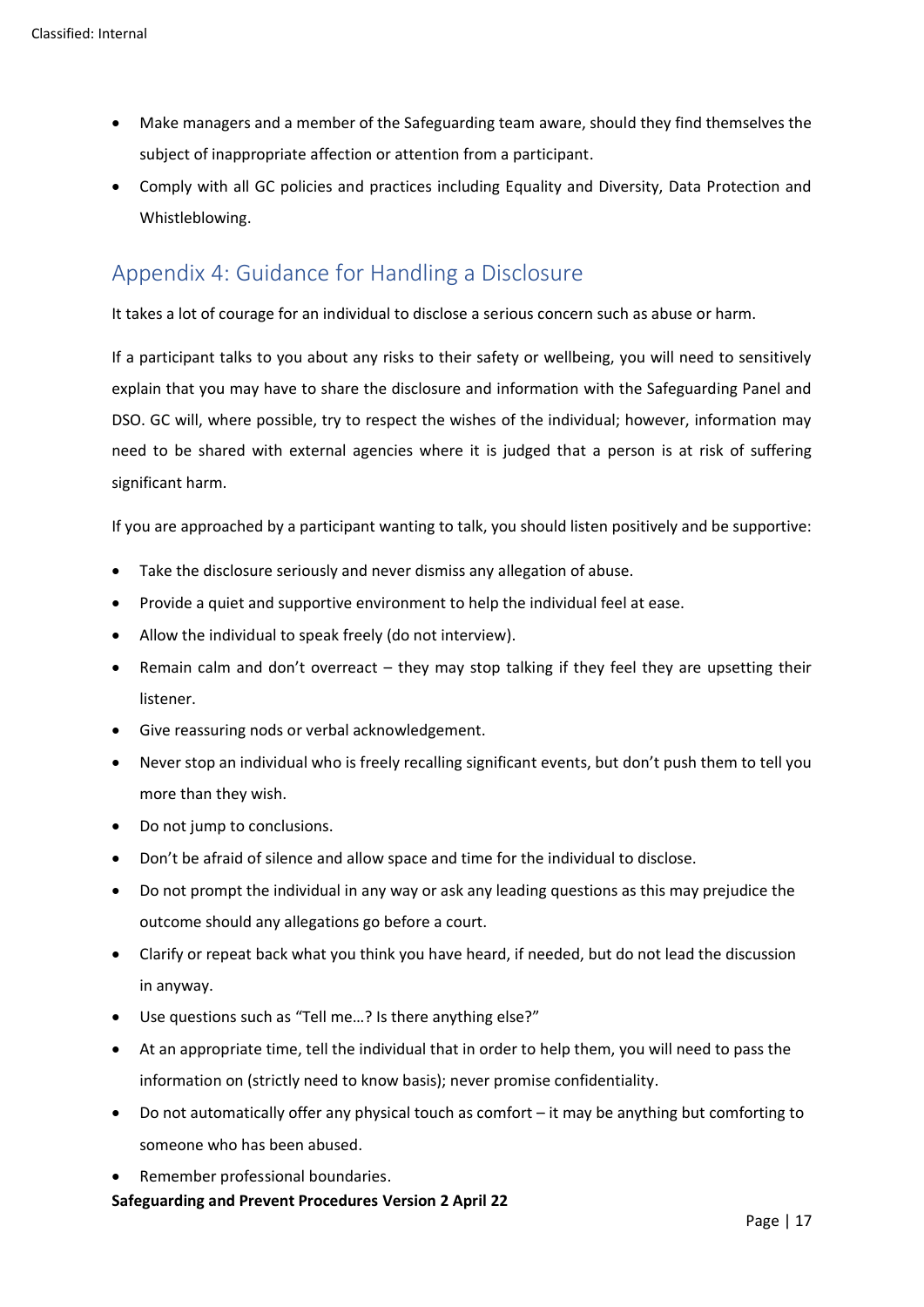- Avoid admonishing the individual for not disclosing earlier as this may be perceived as meaning they have done something wrong.
- Tell them what will happen next in terms of reporting and signposting (if appropriate).
- Reassure them that they have done the right thing in reporting their concerns.
- Reassure them that confidences will be shared only with those who must know and that all guidance, advice and support possible will be given. This might include referring the participant to an external specialist agency, where appropriate.

It may not always be appropriate to make notes during a conversation – however you must record the discussion, where possible, directly after the meeting and:

- 1. Write an account of the conversation, as accurately as possible trying to use the individuals own language, statements and quotes; use their words and record precisely what has been alleged/happened.
- 2. Use the Safeguarding Concern Report Form.
- 3. Be as factual as possible what did they say happened, when, and to whom (remember other persons may be involved and at risk too).
- 4. Include the date/time they spoke to you and the date/time you wrote your record.
- 5. Include the names of any people who are present during the disclosure.
- 6. A brief description of any injuries, which are visible or alleged.
- 7. The individuals preferred action.
- 8. Forward your report via the Safeguarding Reporting Procedure.

Remember that it is not for GC staff to decide whether or not a suspicion, allegation or claim is true.

## <span id="page-18-0"></span>Appendix 4a: The 7 Golden Rules of Information Sharing

- 1. Remember that the General Data Protection Regulations, Data Protection Act 2018 and human rights laws are not barriers to justified information sharing but provide a framework to ensure that personal information about living individuals is shared appropriately.
- 2. Be open and honest with the individual (and/or their family where appropriate) from the outset about why, what, how and with whom information will, or could be shared, and seek their agreement, unless it is unsafe or inappropriate to do so.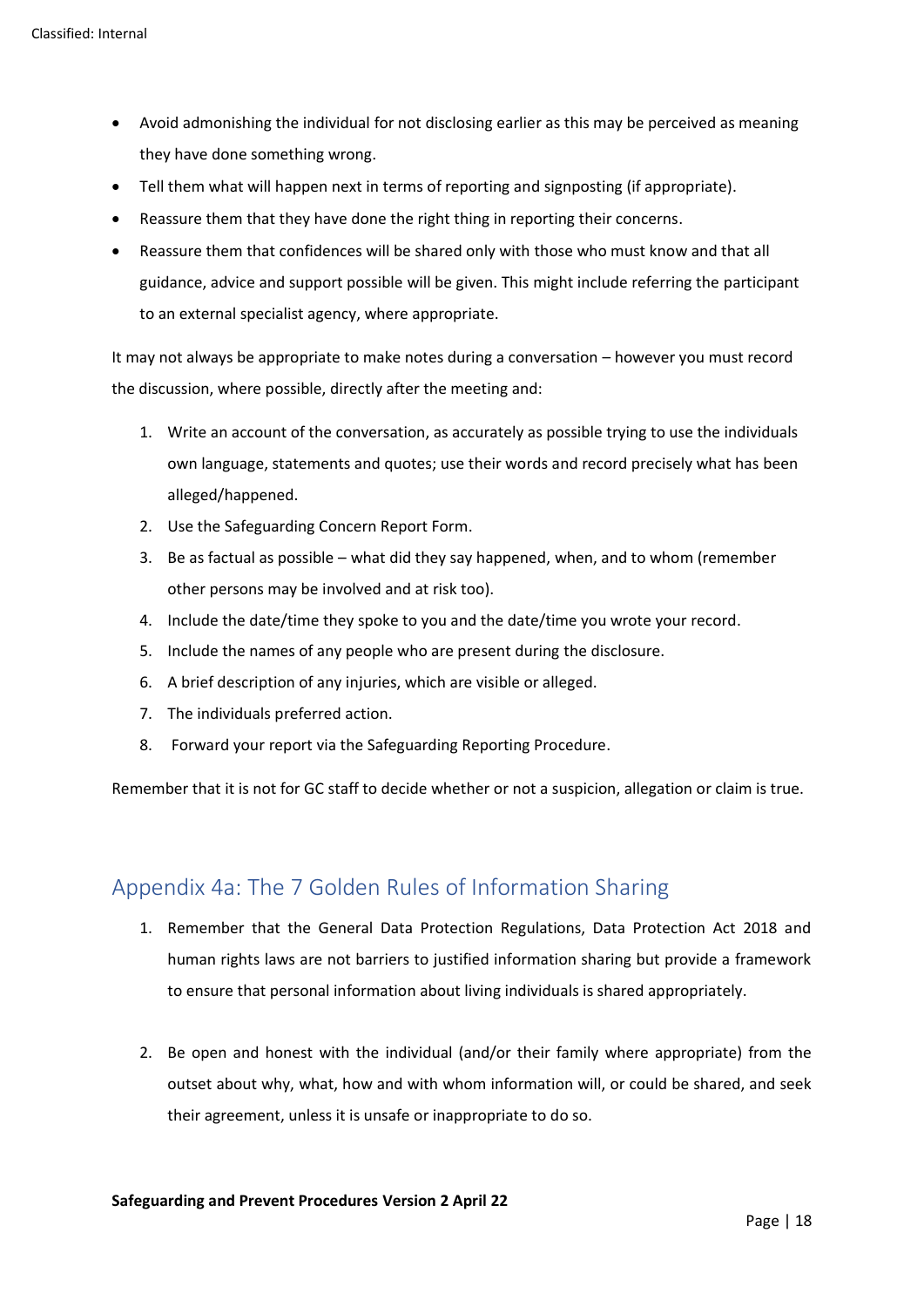- 3. Seek advice from other practitioners or your data lead if you are in any doubt about sharing the information concerned, without disclosing the identity of the individual where possible.
- 4. Where possible share with consent and, where possible, respect the wishes of those who do not consent to having their information shared. Under the GDPR and Data Protection Act 2018 you may share information without consent if, in your judgement, there is a lawful reason to do so, such as where safety may be at risk. You will need to base your judgment on the facts of the case. When you are sharing or requesting personal information from someone, be clear of the basis upon which you are doing so. Where you do not have consent, be mindful that an individual might not expect information to be shared.
- 5. Consider safety and well-being: Base your information sharing decisions on considerations of the safety and wellbeing of the individual and others who may be affected by their actions.
- 6. Ensure that the information you share is necessary for the purpose for which you are sharing it, is shared only with those people who need to have it, is accurate and up to date, is shared in a timely fashion, and is shared securely.
- 7. Keep a record of your decision and the reasons for it whether it is to share information or not. If you decide to share, then record what you have shared, with whom and for what purpose.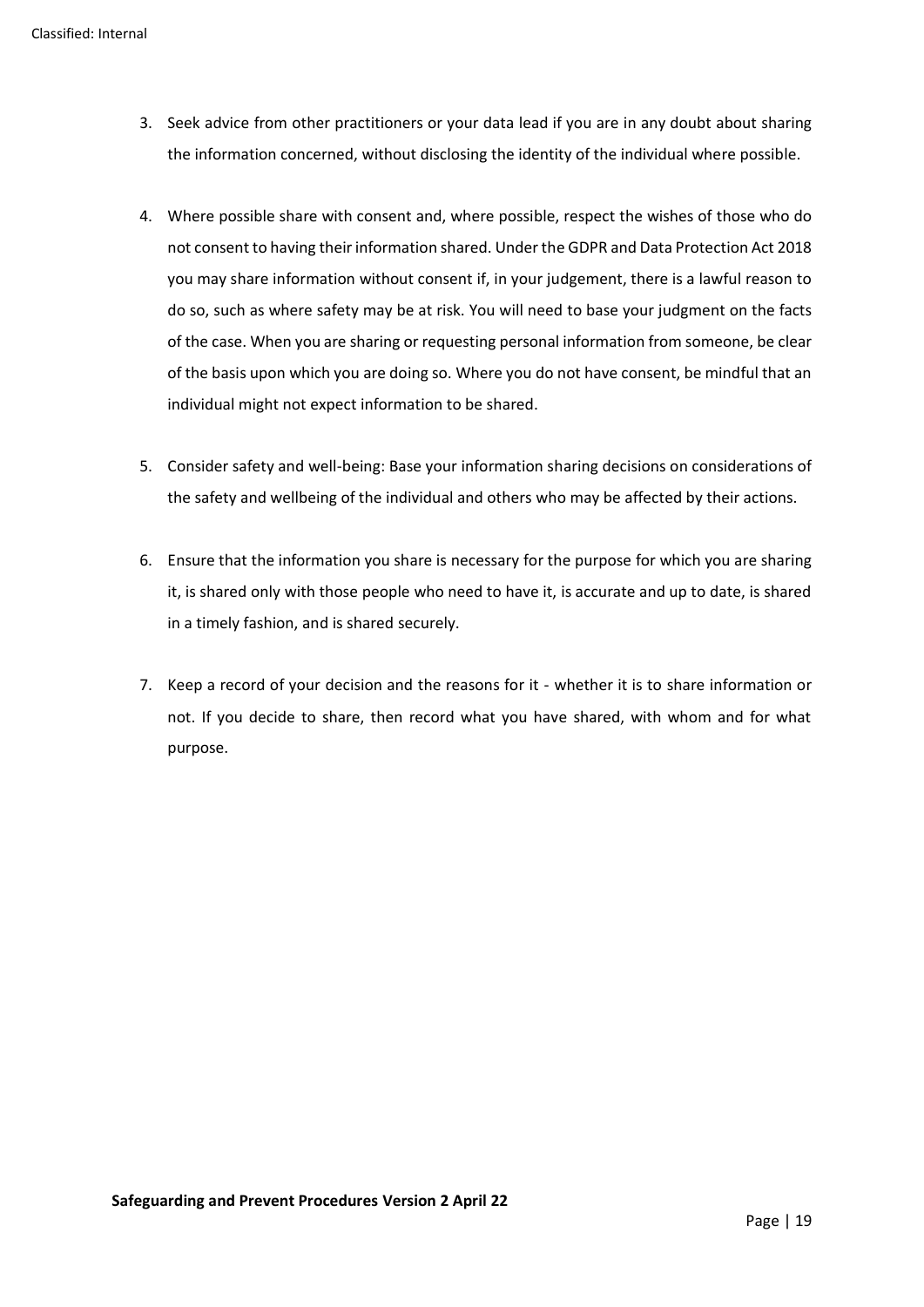# <span id="page-20-0"></span>Appendix 5: COVID-19 & Safeguarding

Covid restrictions are being reduced enabling more face-to-face contact however, people with the virus are still required to isolate in their own homes. It remains everyone's role to recognise and respond to potential indicators of abuse and neglect. All action should be taken by those with statutory powers to help individuals.

The Safeguarding Panel will support staff and participants regarding new concerns (and referrals as appropriate) as well as maintaining contact with participants yet to return.

The Safeguarding Panel can now attend any reviews called by the Local Authority face to face or via MS Teams, Skype or other means of social distancing as requested by the Local Authority. The Panel may call on appropriate members of staff for reports.

Participants are returning to face-to-face delivery. Although some delivery of services are operating in a digital environment, and other non-face to face methods, vigilance around risk of abuse and harm needs to remain high.

Information for Safeguarding in virtual context:

- Domestic abuse During the period of high-level restrictions as a result of COVID 19, where families are spending more time together, it is important to recognise the heightened risk of domestic abuse.
	- $\circ$  The current Government guidance is to avoid leaving the house if you have started to show symptoms of Covid 19 or have been asked to self-isolate. Unfortunately, this places some individuals at risk – either of isolation and neglect, or of domestic violence and other forms of abuse. Remember that people are not expected to stay at home during coronavirus if their home is unsafe.
	- $\circ$  If you or someone else is in immediate danger, call 999 and ask for police. Your emergency situation still matters, even during an epidemic!
	- $\circ$  But if you're not in immediate danger, there are many other resources out there:
	- o Freephone 24-hour National Domestic Abuse Helpline, run by Refuge on 0808 247 2000, or visit www.nationaldahelpline.org.uk
	- o National LGBT+ Domestic Abuse Helpline: 0800 999 5428.
	- o Men's Advice Line: 0808 801 0327.
	- o Respect helpline (for anyone worried about their own behaviour): 0808 802 0321.
- Mental health an individual's mental health may suffer significantly during the pandemic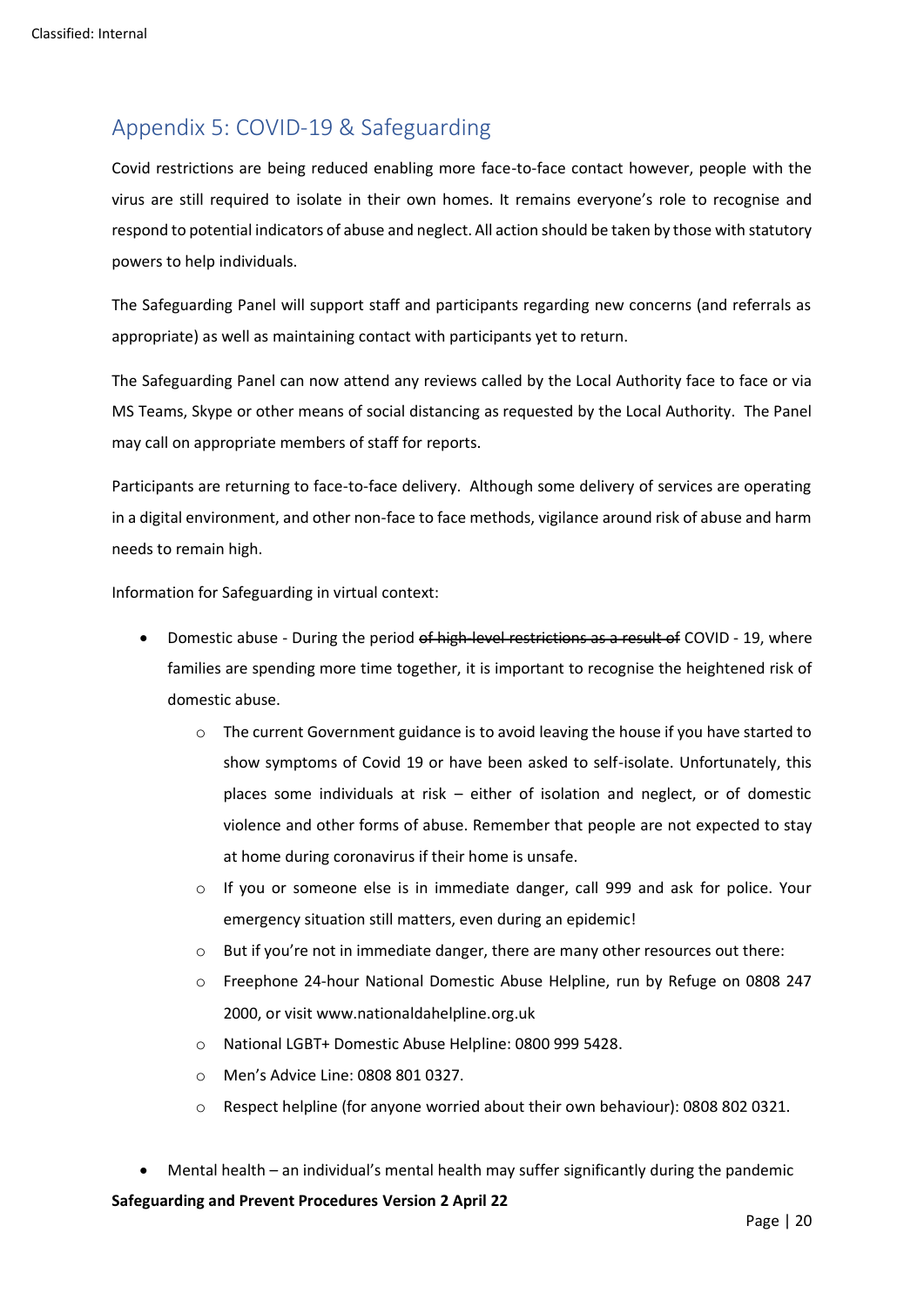- o Parents' and carer's mental health will also be affected during the pandemic.
- o Look out for signs of increased anxiety and low mood
- Online technology is invaluable for services and programmes of learning to continue, for participants to keep in touch with friends and feel connected with the outside world. But changes in online behaviour can put individuals at risk of online abuse.

Staff delivering programmes online should be receptive to any cues that indicate a safeguarding concern and report these as soon as possible. These cues might include:

- Not being able to speak freely
- Comments or questions about abuse or neglect
- Inadequate supervision of children and young people at home
- The impact of food poverty
- The health status in a family and any caring responsibilities

### *Online Safety*

It is essential that individuals are safeguarded from potentially harmful and inappropriate communications and online material.

Increased time online may increase exposure to:

- online abuse
- cyberbullying
- sexual exploitation
- sexting
- grooming
- radicalisation

Harmful or upsetting content

- reporting harmful online content to the [UK Safer Internet Centre](https://reportharmfulcontent.com/)
- getting government advice and trusted resources from **Educate Against Hate on safeguarding** from radicalisation, building resilience to extremism, and promoting shared values

*Bullying or abuse online*

You can: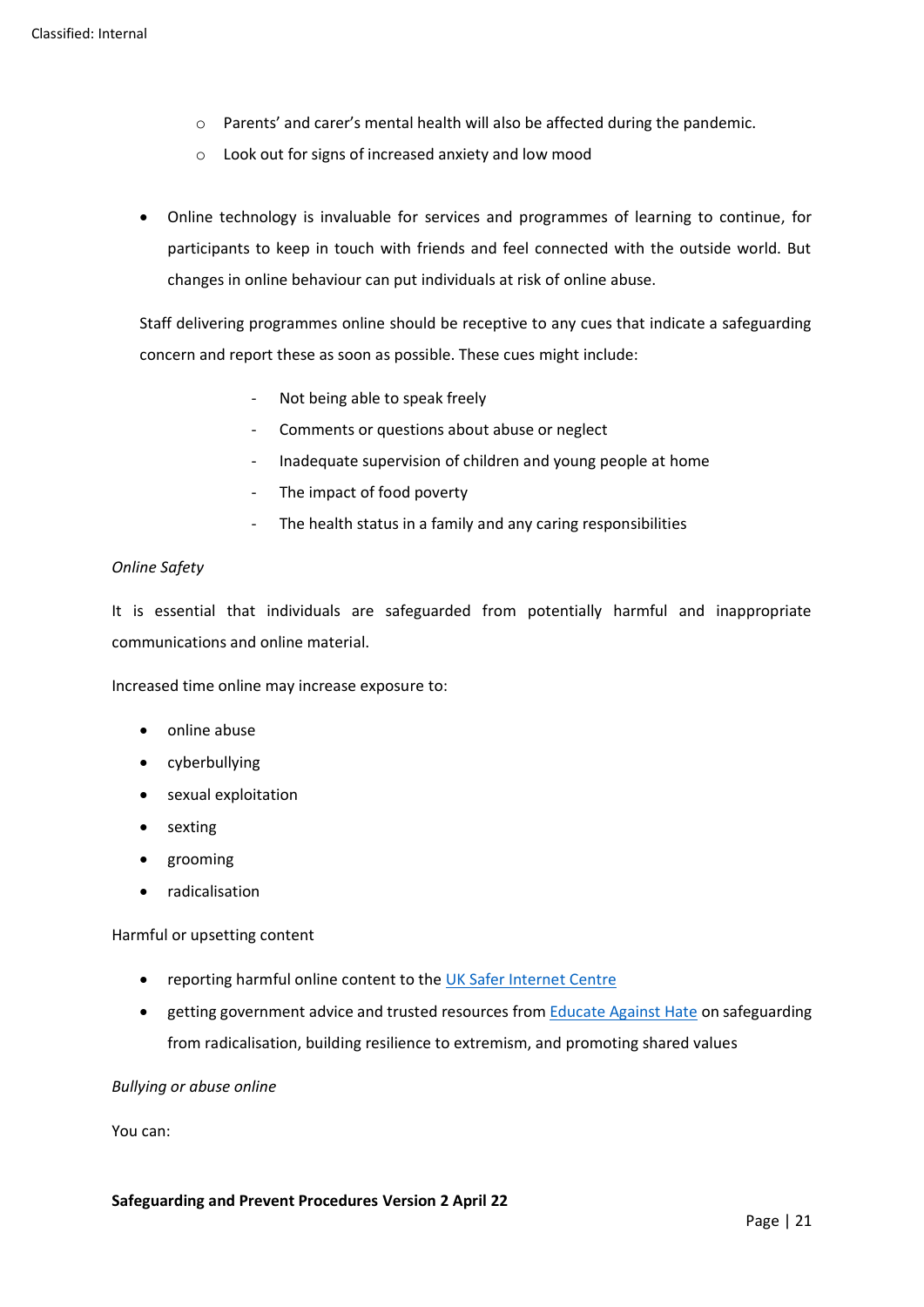- get advice on reporting online abuse from the **National Crime Agency's Child** [Exploitation and Online Protection command](https://www.ceop.police.uk/safety-centre/)
- get advice and support from the **Anti-Bullying Alliance**